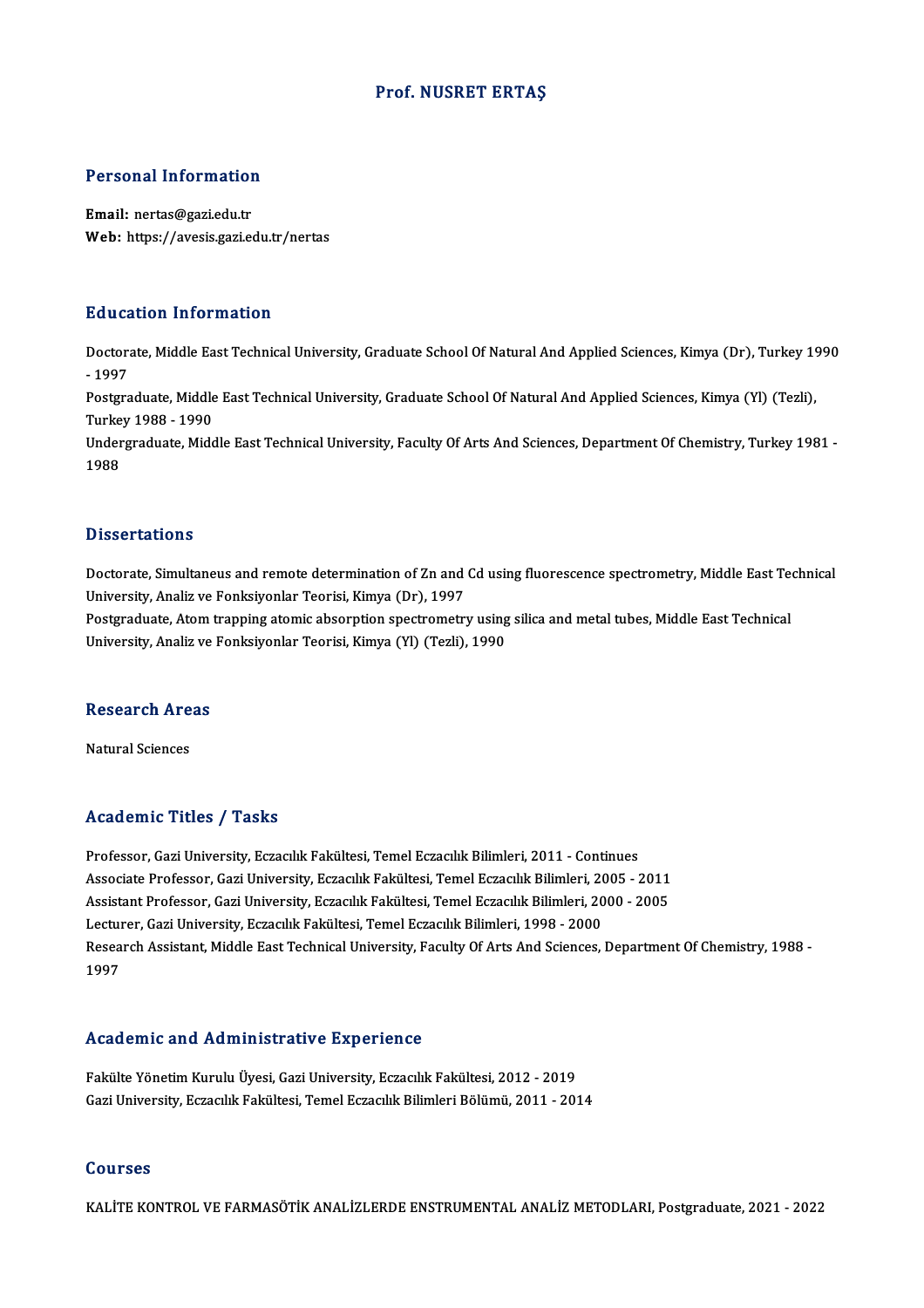AtomikSpektroskopi,Doctorate,2019 -2020,2020 -2021,2021 -2022 Atomik Spektroskopi, Doctorate, 2019 - 2020, 2020 - 2021, 2021 - 2022<br>Spektrokimyasal Analiz Yöntemleri, Undergraduate, 2017 - 2018, 2019 - 2020, 2020 - 2021, 2021 - 2022<br>Spektrok Analiz Väntemleri, Destenste, 2017, ...201 Spektral Analiz Yöntemleri, Doctorate, 2017 - 2018, 2019 - 2020, 2020 - 2021<br>ATOMİK SPEKTROSKOPİYE GİRİS. Posteraduate. 2019 - 2020. 2020 - 2021. 2021 - 2022 Spektrokimyasal Analiz Yöntemleri, Undergraduate, 2017 - 2018, 2019 - 2020, 2020 - 20<br>Spektral Analiz Yöntemleri, Doctorate, 2017 - 2018, 2019 - 2020, 2020 - 2021<br>ATOMİK SPEKTROSKOPİYE GİRİŞ, Postgraduate, 2019 - 2020, 202 FarmasötikGenelKimya,Undergraduate,2019 -2020,2020 -2021,2021 -2022

#### Advising Theses

Advising Theses<br>ERTAŞ N., Development of sensitive analytical methods using liquid-liquid microextraction combined with online<br>PRESERERITED tophologe in conjuery electrophoresis. Dectarate LTL(Student), 2018 reconcentration<br>ERTAŞ N., Development of sensitive analytical methods using liquid-liquid microextraction<br>preconcentration techniques in capillary electrophoresis, Doctorate, I.T.I.(Student), 2018<br>ERTAS N., Dovelopment Of ERTAŞ N., Development of sensitive analytical methods using liquid-liquid microextraction combined with online<br>preconcentration techniques in capillary electrophoresis, Doctorate, I.T.I.(Student), 2018<br>ERTAŞ N., Developmen

preconcentration techniques in capillary electrophoresis, Doctorate, I.T.I.(Student), 2018<br>ERTAŞ N., Development Of Sensitive Analytical Methods Using Liquid-Liquid Microextraction Co:<br>Preconcentration Techniques In Capill ERTAŞ N., Development Of Sensitive Analytical Methods Using Liquid-Liquid Microextraction Combined With Online<br>Preconcentration Techniques In Capillary Electrophoresis, Doctorate, İ.Lubbad(Student), 2018<br>TAMER U., ERTAŞ N.

Preconcentration Techniques In Capillary Electrophoresis, Doctorate, İ.L<br>TAMER U., ERTAŞ N., Nanopartikül tabanlı bakteri tayini için floresans ve<br>dayanan sensörlerin geliştirilmesi, Doctorate, Ü.DOĞAN(Student), 2018<br>ERTAS TAMER U., ERTAŞ N., Nanopartikül tabanlı bakteri tayini için floresans ve yüzeyde güçlendirilmiş raman saçılma<br>dayanan sensörlerin geliştirilmesi, Doctorate, Ü.DOĞAN(Student), 2018<br>ERTAŞ N., Mıcrochıp Based Bacterıa Detect

dayanan sensörlerin geliştirilmesi, Doctorate, Ü.DOĞAN(Student), 2018<br>ERTAŞ N., Mıcrochıp Based Bacteria Detection Using Magnetic Nanoparticles And Quantum Dots, Postgraduate,<br>E.NAGİHAN(Student), 2016 ERTAŞ N., Mıcrochıp Based Bacteria Detection Using Magnetic Nanoparticles And Quantum Dots, Postgraduate,<br>E.NAGİHAN(Student), 2016<br>BURGAZ S., ERTAŞ N., İçme sularında arsenik kirliliği olan bölgelerde yaşayan bireylerin sa

E.NAGİHAN(Student), 2016<br>BURGAZ S., ERTAŞ N., İçme sularında arsenik kirliliği olan bölgelerde yaşayan bireylerin saç örneklerindeki arsenik<br>düzeylerinin ve yanak epitel hücrelerinde olası genotoksik hasarın belirlenmesi, BURGAZ S., ERTAŞ N., İçme sularında arsenik kirliliği olan bölgelerde yaşayan bireylerin saç örneklerindeki arser<br>düzeylerinin ve yanak epitel hücrelerinde olası genotoksik hasarın belirlenmesi, Postgraduate, B.ALTUN(Stude düzeylerinin ve yanak epitel hücrelerinde olası genotoksik hasarın belirlenmesi, Postgr<br>ERTAŞ N., Speciation studies by capillary electrophoresis and high performance liquid<br>generation-atomic fluorescence spectrometry, Doc ERTAŞ N., Speciation studies by capillary electrophoresis and high performance liquid chromatography-hydride<br>generation-atomic fluorescence spectrometry, Doctorate, U.ALSHANA(Student), 2013<br>ERTAŞ N., Sıvı faz mikroekstraks

generation-atomic fluorescence spectrometry, Doctorate, U.ALSHANA(Student), 2013<br>ERTAŞ N., Sıvı faz mikroekstraksiyon tekniği ile bazı Beta-2-agonistlerin sığır idrarında kapile<br>kromatografi kütle spektrometrisi yöntemleri ERTAŞ N., Sıvı faz mikroekstraksiyon tekniği ile bazı Beta-2-agonistlerin sığır idrarında kapiler elektroforez ve gaz<br>kromatografi kütle spektrometrisi yöntemleri ile tayini, Doctorate, M.FARUK(Student), 2012<br>ERTAŞ N., Met

kromatografi kütle spektre<br>ERTAŞ N., Method develop<br>T.OYMAK(Student), 2011<br>EPTAS N., Farmasğtik tabl ERTAŞ N., Method development for synthesis of semiconductor nanoparticules and analytical applicat<br>T.OYMAK(Student), 2011<br>ERTAŞ N., Farmasötik tablet formunda Karvedilol ve Telmisartanın fosforimetrik tayini, Postgraduate,

T.OYMAK(Student), 2011<br>ERTAŞ N., Farmasötik tablet formunda Karvedilol ve Telmisartanın fosforimetrik tayini, Postgraduate,<br>E.ÜNCÜOĞLU(Student), 2009

ERTAŞN., BASANH., Kurşunun ph-duyarlı akrilat bazlı polimer kullanarak zenginleştirilmesi ve alevli atomik absorpsiyon spektrometresinde tayini, Postgraduate, Ç.KANBEŞ(Student), 2009 ERTAŞ N., BASAN H., Kurşunun ph-duyarlı akrilat bazlı polimer kullanarak zenginleştirilmesi ve alevli atomik absorpsiyon<br>spektrometresinde tayini, Postgraduate, Ç.KANBEŞ(Student), 2009<br>ERTAŞ N., FARMASÖTİK TABLET FORMUNDA

spektrometresinde tayini, Pos<br>ERTAŞ N., FARMASÖTİK TABL<br>E.ÜNCÜOĞLU(Student), 2009<br>EPTAS N., Hydride generation ERTAŞ N., FARMASÖTİK TABLET FORMUNDA KARVEDİLOL ve TELMİSARTANIN FOSFORİMETRİK TAYİNİ, Postgradu<br>E.ÜNCÜOĞLU(Student), 2009<br>ERTAŞ N., Hydride generation atomic absorption spectrometric determination of arsenic, antimony and

E.ÜNCÜOĞLU(Student), 2009<br>ERTAŞ N., Hydride generation atomic absorption spectrometric determination of arsenic, antimony an<br>trapping of their hydride on tungsten coil and interference studies, Doctorate, O.ALP(Student), 2 ERTAŞ N., Hydride generation atomic absorption spectrometric determination of arsenic, antimony and tin by is<br>trapping of their hydride on tungsten coil and interference studies, Doctorate, O.ALP(Student), 2008<br>ERTAŞ N., A

trapping of their hydride on tungsten coil and interference studies, Doctorate, O.ALP(Student), 2008<br>ERTAŞ N., Arsenik, antimon ve kalayın tungsten sarmalda tuzaklanarak hidrür oluşturmalı atomik absorpsiyon<br>spektrometri y ERTAŞ N., Arsenik, antimon ve kalayın tungsten sarmalda tuzaklanarak hidrür oluşturmalı atomik absorpsiyon<br>spektrometri yöntemi ile tayini ve girişim çalışmaları, Doctorate, O.ALP(Student), 2008<br>ERTAŞ N., Çeşitli tekstil ü

spektrometri yöntemi ile tayini ve girişim çalışmaları, Doctorate, O.ALP(Student), 2008<br>ERTAŞ N., Çeşitli tekstil ürünlerinden yapay ter çözeltisine özütlenebilen kurşun ve kadmiyumun kimyasal buhar<br>oluşturmalı atomik abso ERTA<mark>ș</mark><br>oluștu<br>2004<br>EPTA oluşturmalı atomik absorbsiyon spektrometresi ile tayinleri için yöntem geliştirilmesi, Postgraduate, O.ALP(Student),<br>2004<br>ERTAŞ N., Tuz içeren farmasötik preparatlarda akışa enjeksiyonlu hidrür oluşturmalı atomik absorpsi

2004<br>ERTAŞ N., Tuz içeren farmasötik preparatlarda akışa enjeksiyonlu hidr<br>(FI-HG-AAS) ile kurşun tayini, Doctorate, A.BERKKAN(Student), 2004<br>ERTAS N., Hamodiyalir göreltilerinde ve yemek turlarında soğuk bubel ERTAŞ N., Tuz içeren farmasötik preparatlarda akışa enjeksiyonlu hidrür oluşturmalı atomik absorpsiyon spektrometri<br>(FI-HG-AAS) ile kurşun tayini, Doctorate, A.BERKKAN(Student), 2004<br>ERTAŞ N., Hemodiyaliz çözeltilerinde ve

(FI-HG-AAS) ile kurşun tayini, Doctorate, A.BERKKAN(Student), 2004<br>ERTAŞ N., Hemodiyaliz çözeltilerinde ve yemek tuzlarında soğuk buhar oluşturmalı atomik absorbsiyon spektrometrisi<br>ile kadmiyum tayini, Postgraduate, H.DEM

### Articles Published in Journals That Entered SCI, SSCI and AHCI Indexes

The Published in Journals That Entered SCI, SSCI and AHCI Indexes<br>I. Size Dependent Dissolution of Silver Nanoparticles in Human Monocytic/Macrophage-Like U937<br>Celle and Speciation by Single Particle Industively Counled Pl Size Dependent Dissolution of Silver Nanoparticles in Human Monocytic/Macrophage-Like U937<br>Cells and Speciation by Single Particle-Inductively Coupled Plasma-Mass Spectrometry (SP-ICP-MS)<br>ALRO, ENGIN A. B., ERTAS N. Size Dependent Dissolution<br>Cells and Speciation by Sin<br>ALP O., ENGİN A. B. , ERTAŞ N.<br>ANALYTICAL LETTERS 2022. Cells and Speciation by Single Particle-Inductive<br>ALP O., ENGIN A. B., ERTAŞ N.<br>ANALYTICAL LETTERS, 2022 (Journal Indexed in SCI)<br>Characterization of the Silver Species Peleased I ALP 0., ENGIN A. B. , ERTAŞ N.<br>ANALYTICAL LETTERS, 2022 (Journal Indexed in SCI)<br>II. Characterization of the Silver Species Released From Clothing by Single Particle-Inductively Coupled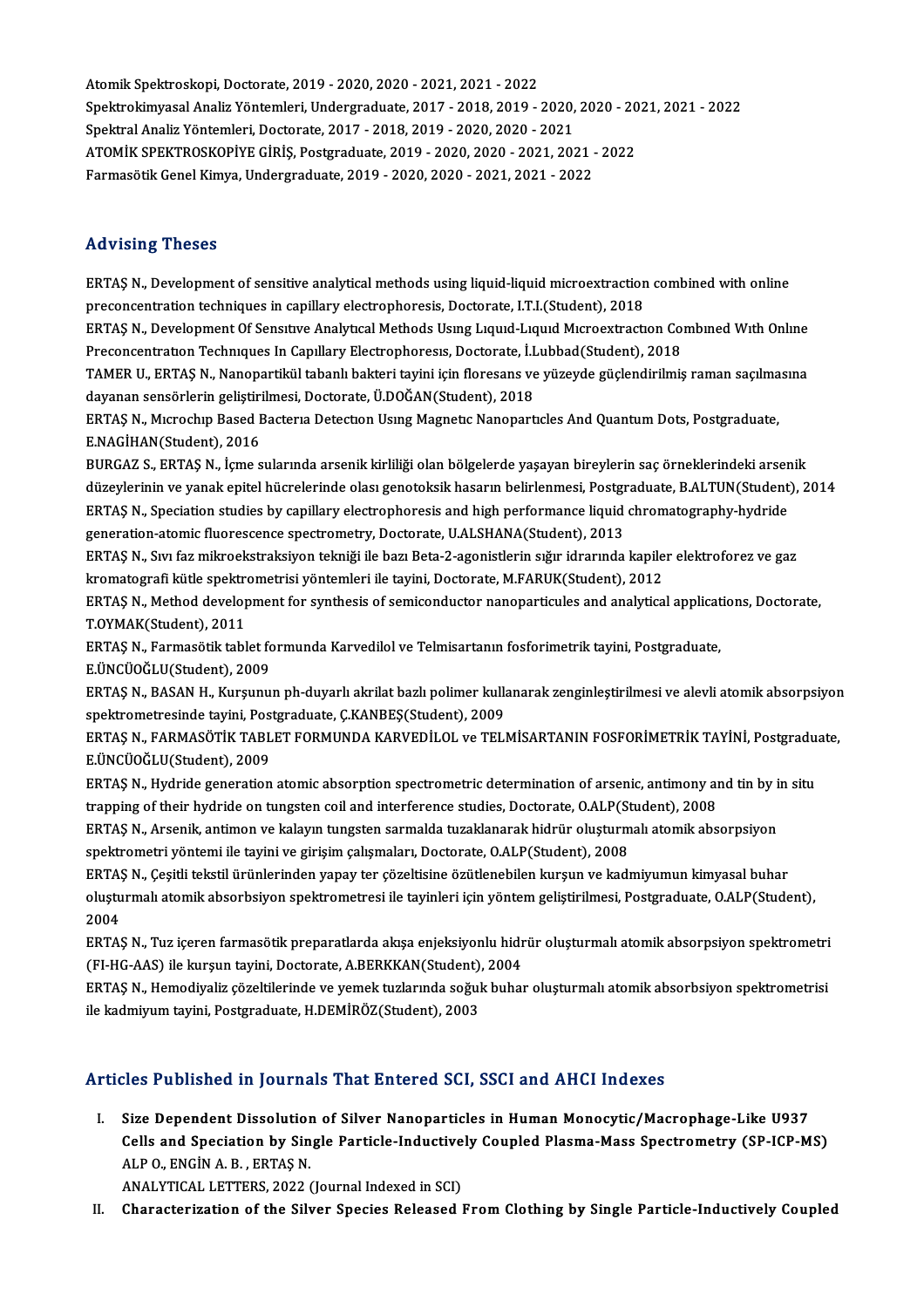Plasma-Mass Spectrometry Using a Microsecond Dwell Time<br>Althaba T.N., Entes N. Alp O Plasma-Mass Spectrometr<br>Akbaba T. N. , Ertaş N., Alp O.<br>ANALYTICAL LETTERS vel El Plasma-Mass Spectrometry Using a Microsecond Dwell Time<br>Akbaba T. N. , Ertaş N., Alp O.<br>ANALYTICAL LETTERS, vol.55, no.4, pp.580-595, 2022 (Journal Indexed in SCI)<br>Smartphana digital image salarimetry sambinad with salidif Akbaba T. N. , Ertaş N., Alp O.<br>ANALYTICAL LETTERS, vol.55, no.4, pp.580-595, 2022 (Journal Indexed in SCI)<br>III. Smartphone digital image colorimetry combined with solidification of floating organic drop-<br>dianonaive liquid ANALYTICAL LETTERS, vol.55, no.4, pp.580-595, 2022 (Journal Indexed in SCI)<br>Smartphone digital image colorimetry combined with solidification of floating organ<br>dispersive liquid-liquid microextraction for the determination Smartphone digital image<br>dispersive liquid-liquid mi<br>Caleb J., Alshana U., ERTAŞ N.<br>FOOD CHEMISTPV vel 336-3. dispersive liquid-liquid microextraction for the determination of iodate in table salt Caleb J., Alshana U., ERTAS N. IV. Multiplex enumeration ofEscherichia coliandSalmonella enteritidisin a passive capillary microfluidic<br>chip FOOD CHEMISTRY, vol.336, 2021 (Journal Indexed in SCI) Multiplex enumeration ofEscherichia coliandSalmonella enteritidisin a passive capillary micr<br>chip<br>DOĞAN Ü., Kasap E.N. , Sucularli F., YILDIRIM E., TAMER U., ÇETİN D., Suludere Z., BOYACI İ. H. , ERTAŞ N.<br>ANALYTICAL METHOD chip<br>DOĞAN Ü., Kasap E. N. , Sucularli F., YILDIRIM E., TAMER U., ÇETİN D., Suludere Z., BO<br>ANALYTICAL METHODS, vol.12, no.30, pp.3788-3796, 2020 (Journal Indexed in SCI)<br>Fest fluoremetris enumeration of E. soli using nass DOĞAN Ü., Kasap E. N., Sucularli F., YILDIRIM E., TAMER U., ÇETİN D<br>ANALYTICAL METHODS, vol.12, no.30, pp.3788-3796, 2020 (Journa<br>V. Fast fluorometric enumeration of E. coli using passive chip<br>Kasap E. N., DOĞAN Ü. Cogup E ANALYTICAL METHODS, vol.12, no.30, pp.3788-3796, 2020 (Journal Indexed in SCI)<br>V. Fast fluorometric enumeration of E. coli using passive chip<br>Kasap E. N. , DOĞAN Ü., Cogun F., YILDIRIM E., BOYACI İ. H. , ÇETİN D., Suludere Fast fluorometric enumeration of E. coli using passive chip<br>Kasap E. N. , DOĞAN Ü., Cogun F., YILDIRIM E., BOYACI İ. H. , ÇETİN D., Suludere Z., T.<br>JOURNAL OF MICROBIOLOGICAL METHODS, vol.164, 2019 (Journal Indexed in SCI) Kasap E. N. , DOĞAN Ü., Cogun F., YILDIRIM E., BOYACI İ. H. , ÇETİN D., Suludere Z., TAMER U., ERTAŞ N.<br>JOURNAL OF MICROBIOLOGICAL METHODS, vol.164, 2019 (Journal Indexed in SCI)<br>VI. Dispersive liquid-liquid microextractio JOURNAL OF MICROBIOLOGICAL METHODS, vol.164, 2019 (Jou<br>Dispersive liquid-liquid microextraction of parabens fro<br>products prior to their determination using HPLC-DAD<br>Hessan M. Alsbans II, EPTAS N Dispersive liquid-liquid micr<br>products prior to their detel<br>Hassan M., Alshana U., ERTAŞ N.<br>TURKISH JOURNAL OF CHEMIST products prior to their determination using HPLC-DAD<br>Hassan M., Alshana U., ERTAŞ N.<br>TURKISH JOURNAL OF CHEMISTRY, vol.43, no.6, pp.1634-1645, 2019 (Journal Indexed in SCI) Hassan M., Alshana U., ERTAŞ N.<br>TURKISH JOURNAL OF CHEMISTRY, vol.43, no.6, pp.1634-1645, 2019 (Journal Indexed in SCI)<br>VII. Rapid Detection of Acrylamide in Food Using Mn-Doped ZnS Quantum Dots as a Room Temperature<br>R TURKISH JOURNAL OF CH<br>Rapid Detection of Acry<br>Phosphorescent Probe<br>DEMIPHAN B. Demirban I Rapid Detection of Acrylamide in Food Using Mn-Do<br>Phosphorescent Probe<br>DEMİRHAN B., Demirhan B., ERTAŞ N., ŞATANA KARA H. E.<br>FOOD ANALYTICAL METHODS vol 11 no 5 np 1367 1373 Phosphorescent Probe<br>DEMİRHAN B., Demirhan B., ERTAŞ N., ŞATANA KARA H. E.<br>FOOD ANALYTICAL METHODS, vol.11, no.5, pp.1367-1373, 2018 (Journal Indexed in SCI) DEMIRHAN B., Demirhan B., ERTAŞ N., ŞATANA KARA H. E.<br>FOOD ANALYTICAL METHODS, vol.11, no.5, pp.1367-1373, 2018 (Journal In<br>VIII. Effects of heat treatment parameters on liquid whole egg proteins<br>Urgal B.S., POYACLL H., AC FOOD ANALYTICAL METHODS, vol.11, no.5, pp.1367<br>Effects of heat treatment parameters on liquid<br>Uysal R. S. , BOYACI İ. H. , ACAR SOYKUT E., ERTAŞ N.<br>FOOD CHEMISTPY vol.216, pp.201, 209, 2017 (Journ Effects of heat treatment parameters on liquid whole egg prote<br>Uysal R. S. , BOYACI İ. H. , ACAR SOYKUT E., ERTAŞ N.<br>FOOD CHEMISTRY, vol.216, pp.201-208, 2017 (Journal Indexed in SCI)<br>Polysthyloneimine brushes effectively Uysal R. S. , BOYACI İ. H. , ACAR SOYKUT E., ERTAŞ N.<br>FOOD CHEMISTRY, vol.216, pp.201-208, 2017 (Journal Indexed in SCI)<br>IX. Polyethyleneimine brushes effectively inhibit encrustation on polyurethane ureteral stents both i FOOD CHEMISTRY, vol.216, pp.201-208, 2017 (Journal Indexed in SCI) Polyethyleneimine brushes effectively inhibit encrustation on polyurethane ureteral stent<br>dynamic bioreactor and in vivo<br>GÜLTEKİNOĞLU BAYRAM M., KÜRÜM B., KARAHAN S., KART D., SAĞIROĞLU M., ERTAŞ N., ÖZEN A. H. ,<br>III IIPAY <mark>dynamic biore</mark><br>GÜLTEKİNOĞLU<br>ULUBAYRAM K.<br>MATERIALS SCI GÜLTEKİNOĞLU BAYRAM M., KÜRÜM B., KARAHAN S., KART D., SAĞIROĞLU M., ERTAŞ N., ÖZEN A. H. ,<br>ULUBAYRAM K.<br>MATERIALS SCIENCE & ENGINEERING C-MATERIALS FOR BIOLOGICAL APPLICATIONS, vol.71, pp.1166-1174,<br>2017 (Jaurnal Indoved ULUBAYRAM K.<br>MATERIALS SCIENCE & ENGINEERING C-MATERIALS FOR BIOLOGICAL APPLICATIONS, vol.71, pp.1166-1174,<br>2017 (Journal Indexed in SCI) MATERIALS SCIENCE & ENGINEERING C-MATERIALS FOR BIOLOGICAL APPLICATIONS, vol.71, pp.1166-1174,<br>2017 (Journal Indexed in SCI)<br>X. Rapid detection of bacteria based on homogenous immunoassay using chitosan modified quantum 2017<br>Rapio<br>dots<br>DOČ4 Rapid detection of bacteria based on homogenous immunoassay using chitosan modots<br>dots<br>DOĞAN Ü., Kasap E., ÇETİN D., Suludere Z., BOYACI İ. H. , TÜRKYILMAZ C., ERTAŞ N., TAMER U.<br>SENSORS AND ACTUATORS B. GUEMICAL .val 222. dots<br>DOĞAN Ü., Kasap E., ÇETİN D., Suludere Z., BOYACI İ. H. , TÜRKYILMAZ C., ERTAŞ N., TAMER U.<br>SENSORS AND ACTUATORS B-CHEMICAL, vol.233, pp.369-378, 2016 (Journal Indexed in SCI)<br>In situ tranning arsonia budride en tung DOĞAN Ü., Kasap E., ÇETİN D., Suludere Z., BOYACI İ. H. , TÜRKYILMAZ C., ERTAŞ N., TAMER U.<br>SENSORS AND ACTUATORS B-CHEMICAL, vol.233, pp.369-378, 2016 (Journal Indexed in SCI)<br>XI. In-situ trapping arsenic hydride on tungs SENSORS AND ACTUATORS B-CHEMICAL, vol.233, pp.369-3<br>In-situ trapping arsenic hydride on tungsten coil and<br>forming elements using different types of atomizers<br>ALBO EPTAS N **In-situ trapping<br>forming elemer<br>ALP 0., ERTAŞ N.<br>MCPOCHEMICAL** forming elements using different types of atomizers<br>ALP 0., ERTAŞ N.<br>MICROCHEMICAL JOURNAL, vol.128, pp.108-112, 2016 (Journal Indexed in SCI) ALP 0., ERTAŞ N.<br>MICROCHEMICAL JOURNAL, vol.128, pp.108-112, 2016 (Journal Indexed in SCI)<br>XII. Determination of antazoline and tetrahydrozoline in ophthalmic solutions by capillary<br>electronborecis and stability indicating electrophoresis and stability-indicating HPLC methods<br>GÜMÜSTAS M., Alshana U., ERTAS N., GÜNDEN GÖĞER N., ÖZKAN S. A., USLU B. Determination of antazoline and tetrahydrozoline in ophthalmic solut<br>electrophoresis and stability-indicating HPLC methods<br>GÜMÜŞTAŞ M., Alshana U., ERTAŞ N., GÜNDEN GÖĞER N., ÖZKAN S. A. , USLU B.<br>JOUPMAL OF PHAPMACEUTICAL electrophoresis and stability-indicating HPLC methods<br>GÜMÜŞTAŞ M., Alshana U., ERTAŞ N., GÜNDEN GÖĞER N., ÖZKAN S. A. , USLU B.<br>JOURNAL OF PHARMACEUTICAL AND BIOMEDICAL ANALYSIS, vol.124, pp.390-398, 2016 (Journal Indexed GÜMÜŞTAŞ M., Alshana U., ERTAŞ N., GÜNDEN GÖĞER N., ÖZKAN S. A. , USLU B.<br>JOURNAL OF PHARMACEUTICAL AND BIOMEDICAL ANALYSIS, vol.124, pp.390-398, 2016 (Journal Indexed in SCI)<br>XIII. L-Cysteine capped Mn-doped ZnS quant JOURNAL OF PHARMACEUTICAL AND BIOMEDICAL<br>L-Cysteine capped Mn-doped ZnS quantum do<br>in-vitro binding assay of idarubicin and DNA<br>EPTAS N. SATANA KARA H. E L-Cysteine capped Mn-dop<br>in-vitro binding assay of id<br>ERTAŞ N., ŞATANA KARA H. E.<br>PIOSENSORS & PIOELECTRON in-vitro binding assay of idarubicin and DNA<br>ERTAŞ N., ŞATANA KARA H. E.<br>BIOSENSORS & BIOELECTRONICS, vol.70, pp.345-350, 2015 (Journal Indexed in SCI)<br>Determination of norobone in bumon milk and other food comples by soni ERTAŞ N., ŞATANA KARA H. E.<br>BIOSENSORS & BIOELECTRONICS, vol.70, pp.345-350, 2015 (Journal Indexed in SCI)<br>XIV. Determination of parabens in human milk and other food samples by capillary electrophoresis after<br>dianonaive l BIOSENSORS & BIOELECTRONICS, vol.70, pp.345-350, 2015 (Journal I<br>Determination of parabens in human milk and other food san<br>dispersive liquid-liquid microextraction with back-extraction<br>Alshane U. ERTAS N. CÜNDEN CÖČER N. Determination of parabens in humar<br>dispersive liquid-liquid microextract<br>Alshana U., ERTAŞ N., GÜNDEN GÖĞER N.<br>FOOD CHEMISTEV .vel 191 pp.1-9-2015 . dispersive liquid-liquid microextraction with back-extraction<br>Alshana U., ERTAŞ N., GÜNDEN GÖĞER N.<br>FOOD CHEMISTRY, vol.181, pp.1-8, 2015 (Journal Indexed in SCI)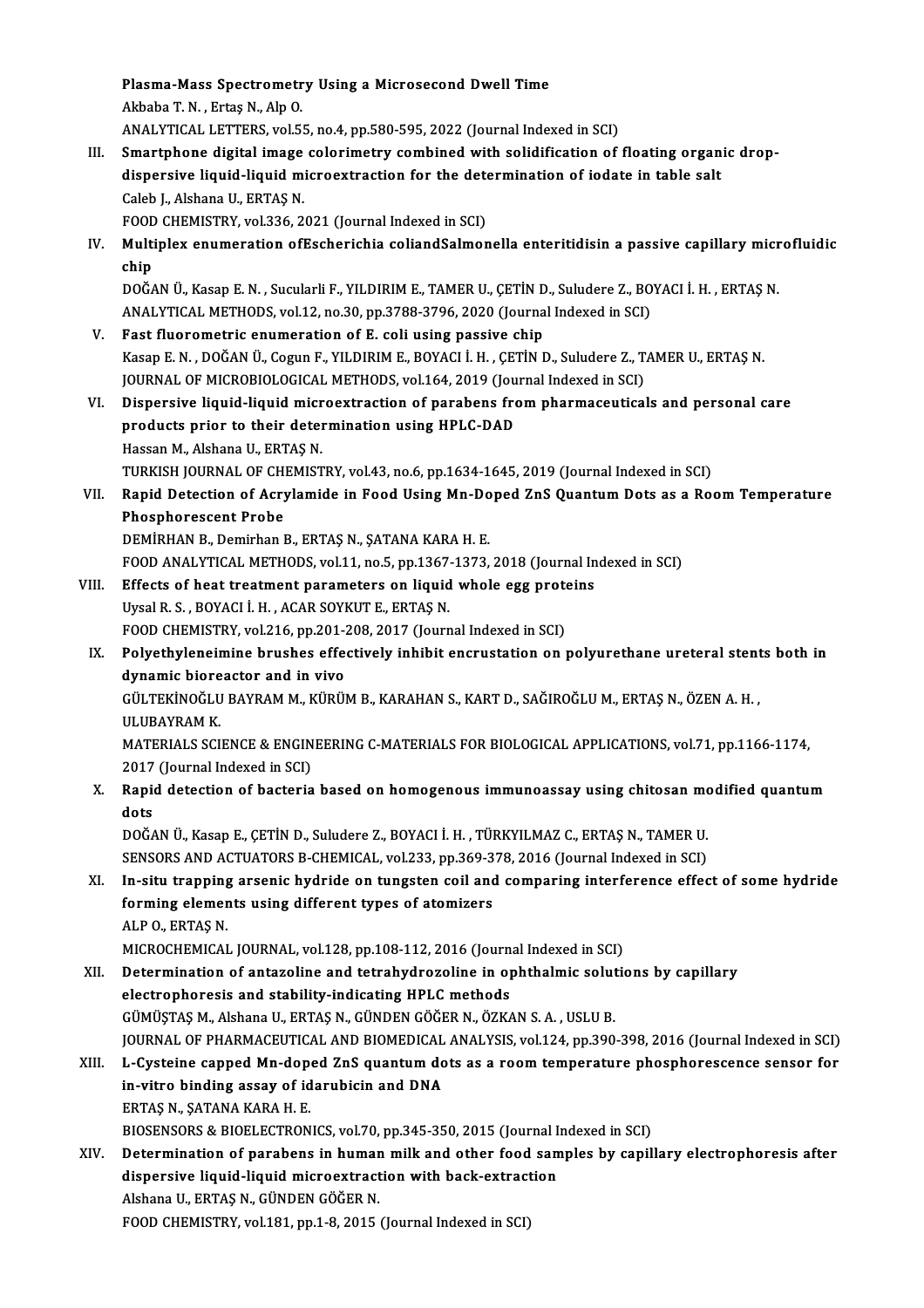- XV. Ag/silk fibroin nanofibers: Effect of fibroin morphology on Ag+ release and antibacterial activity Ag/silk fibroin nanofibers: Effect of fibroin morphology on Ag+ releas<br>ÇALAMAK S., AKSOY E. A. , ERTAŞ N., Erdogdu C., SAĞIROĞLU M., ULUBAYRAM K.<br>FUROPEAN POLYMER JOURNAL, vel 67, np.99,112, 2015 (Journal Indeved in SCI) Ag/silk fibroin nanofibers: Effect of fibroin morphology on Ag+ release<br>CALAMAK S., AKSOY E. A. , ERTAŞ N., Erdogdu C., SAĞIROĞLU M., ULUBAYRAM K.<br>EUROPEAN POLYMER JOURNAL, vol.67, pp.99-112, 2015 (Journal Indexed in SCI)<br> EUROPEAN POLYMER JOURNAL, vol.67, pp.99-112, 2015 (Journal Indexed in SCI)
- XVI. Simultaneous determination of dexpanthenol, lidocaine hydrochloride, and mepyramine maleate in combined pharmaceutical gel by capillary electrophoresis AkyilG.B. ,ŞATANAKARAH.E. ,Bas S.Y. ,ERTAŞN.,GÜNDENGÖĞERN. TURKISH JOURNAL OF CHEMISTRY, vol.38, no.5, pp.756-764, 2014 (Journal Indexed in SCI) Akyil G. B. , ŞATANA KARA H. E. , Bas S. Y. , ERTAŞ N., GÜNDEN GÖĞER N.<br>TURKISH JOURNAL OF CHEMISTRY, vol.38, no.5, pp.756-764, 2014 (Journal Indexed in SCI)<br>XVII. DISPERSIVE LIQUID-LIQUID MICROEXTRACTION BASED ON SOLIDIFI
- TURKISH JOURNAL OF CHEMISTRY, vol.38, no.5, pp.756-764, 2014 (Journal Indexed in SCI)<br>DISPERSIVE LIQUID-LIQUID MICROEXTRACTION BASED ON SOLIDIFICATION OF FLOATING ORGANIC<br>DROP COMBINED WITH COUNTER-ELECTROOSMOTIC FLOW NORM DISPERSIVE LIQUID-LIQUID MICROEXTRACTION BASED ON SOLIDIFICATION OF FLOATING ORGAN<br>DROP COMBINED WITH COUNTER-ELECTROOSMOTIC FLOW NORMAL STACKING MODE IN CAPILL.<br>ELECTROPHORESIS FOR THE DETERMINATION OF BISPHENOL A IN WATE DROP COMBINED WITH COUNTER-ELECTROOSMOTIC FLO<br>ELECTROPHORESIS FOR THE DETERMINATION OF BISPHI<br>Alshana U., Lubbad I., Günden Göğer N., Çok İ., Tamer U., Ertaş N.<br>JOUPMAL OF LIQUID CHROMATOCRARHY & RELATED TECHNOL ELECTROPHORESIS FOR THE DETERMINATION OF BISPHENOL A IN WATER AND URINE SAMPLES<br>Alshana U., Lubbad I., Günden Göğer N., Çok İ., Tamer U., Ertaş N.<br>JOURNAL OF LIQUID CHROMATOGRAPHY & RELATED TECHNOLOGIES, vol.36, no.20, pp. Alshana U., Lubl<br>JOURNAL OF LI<br>Indexed in SCI)<br>Determination JOURNAL OF LIQUID CHROMATOGRAPHY & RELATED TECHNOLOGIES, vol.36, no.20, pp.2855-2870, 2013 (<br>Indexed in SCI)<br>XVIII. Determination of Etodolac and Flurbiprofen in their pharmaceutical tablets using heavy-atom-<br>induced noom
- Indexed in SCI)<br>Determination of Etodolac and Flurbiprofen in their pha<br>induced room-temperature phosphorescence and HPLC<br>Satana Kara H, E. Günden Cöğan N, Eutas N Determination of Etodolac and Flurbipr<br>induced room-temperature phosphores<br>Şatana Kara H. E. , Günden Göğer N., Ertaş N.<br>Journal Of Aces International nn 1,6, 2012 () induced room-temperature phosphorescence and HPLC<br>Satana Kara H. E. , Günden Göğer N., Ertaş N.<br>Journal Of Aoac International, pp.1-6, 2013 (Journal Indexed in SCI Expanded)
- XIX. Dispersive liquid-liquid microextraction combined with field-amplified sample stacking in capillary Journal Of Aoac International, pp.1-6, 2013 (Journal Indexed in SCI Expanded)<br>Dispersive liquid-liquid microextraction combined with field-amplified sample stacking in capillar<sub>.</sub><br>electrophoresis for the determination of n Dispersiv<br>electroph<br>products<br><sup>Alebane U</sup> electrophoresis for the determination<br>products<br>Alshana U., GÜNDEN GÖĞER N., ERTAŞ N.<br>FOOD CHEMISTEV .vol 139. pp.990.997. 3 products<br>Alshana U., GÜNDEN GÖĞER N., ERTAŞ N.<br>FOOD CHEMISTRY, vol.138, pp.890-897, 2013 (Journal Indexed in SCI)

Alshana U., GÜNDEN GÖĞER N., ERTAŞ N.<br>FOOD CHEMISTRY, vol.138, pp.890-897, 2013 (Journal Indexed in SCI)<br>XX. Dispersive liquid-liquid microextraction based on solidification of floating organic drop combined<br>with field FOOD CHEMISTRY, vol.138, pp.890-897, 2013 (Journal Indexed in SCI)<br>Dispersive liquid-liquid microextraction based on solidification of floating organic drop combined<br>with field-amplified sample injection in capillary elect Dispersive liquid-liquid r<br>with field-amplified samp<br>agonists in bovine urine<br><sup>Ho M E</sup> Alshana H Lubbad with field-amplified sample injection in capillary electrophoresis for the determination of beta(2)-<br>agonists in bovine urine<br>Us M. F., Alshana U., Lubbad I., GÜNDEN GÖĞER N., ERTAŞ N.

ELECTROPHORESIS, vol.34, no.6, pp.854-861, 2013 (Journal Indexed in SCI)

XXI. Ultrasound-assisted emulsification microextraction for the determination of ephedrines in human ELECTROPHORESIS, vol.34, no.6, pp.854-861, 2013 (Journal Indexed in SCI)<br>Ultrasound-assisted emulsification microextraction for the determination of ephedrines in humar<br>urine by capillary electrophoresis with direct inject Ultrasound-assis<br>urine by capillar<br>microextraction<br>Alsbana U. CÜNDE urine by capillary electrophoresis w<br>microextraction<br>Alshana U., GÜNDEN GÖĞER N., ERTAŞ N.<br>JOUPMAL OF SERARATION SCIENCE vol 3 microextraction<br>Alshana U., GÜNDEN GÖĞER N., ERTAŞ N.<br>JOURNAL OF SEPARATION SCIENCE, vol.35, no.16, pp.2114-2121, 2012 (Journal Indexed in SCI)<br>Determination of sadmium in bish salt santant matrises by flow injestion sald

### Alshana U., GÜNDEN GÖĞER N., ERTAŞ N.<br>JOURNAL OF SEPARATION SCIENCE, vol.35, no.16, pp.2114-2121, 2012 (Journal Indexed in SCI)<br>XXII. Determination of cadmium in high salt content matrices by flow injection cold vapor atom **JOURNAL OF SEPARATION SON<br>Determination of cadmiur<br>absorption spectrometry**

ALPO.,DemirozH.,AtamanO.Y. ,ERTAŞN.

TURKISH JOURNAL OF CHEMISTRY, vol.36, no.2, pp.247-256, 2012 (Journal Indexed in SCI)

### ALP 0., Demiroz H., Ataman 0. Y. , ERTAŞ N.<br>TURKISH JOURNAL OF CHEMISTRY, vol.36, no.2, pp.247-256, 2012 (Journal Indexed in SCI)<br>XXIII. Preparation, characterization and electrical properties of polyaniline nanofibers con sulfonated cyclodextrin group<br>TAMER U., Kanbes C., TORUL H., ERTAS N. Preparation, characterization and ele<br>sulfonated cyclodextrin group<br>TAMER U., Kanbes C., TORUL H., ERTAŞ N.<br>PEACTIVE & EUNCTIONAL POLYMERS VO

REACTIVE & FUNCTIONAL POLYMERS, vol.71, no.9, pp.933-937, 2011 (Journal Indexed in SCI)

### TAMER U., Kanbes C., TORUL H., ERTAŞ N.<br>REACTIVE & FUNCTIONAL POLYMERS, vol.71, no.9, pp.933-937, 2011 (Journal Indexed in SCI)<br>XXIV. Determination of 7-ethoxyresorufin-o-deethylase (EROD) induction in leaping mullet (Liza REACTIVE & FUNCTIONAL POLYMERS, vol.71, no.9, pp.9<br>Determination of 7-ethoxyresorufin-o-deethylase<br>from the highly contaminated Aliaga Bay, Turkey<br>SEN A, HUITAS O K, Tuturau B, EBTAS N, COK İ Determination of 7-ethoxyresorufin-o-deeth<br>from the highly contaminated Aliaga Bay, Tu<br>ŞEN A., ULUTAŞ O.K., Tutuncu B., ERTAŞ N., ÇOK İ.<br>ENVIRONMENTAL MONITORINC AND ASSESSMEN from the highly contaminated Aliaga Bay, Turkey<br>ŞEN A., ULUTAŞ O. K. , Tutuncu B., ERTAŞ N., ÇOK İ.<br>ENVIRONMENTAL MONITORING AND ASSESSMENT, vol.165, pp.87-96, 2010 (Journal Indexed in SCI)<br>Determination of tin by in situ

### SEN A., ULUTAŞ O. K. , Tutuncu B., ERTAŞ N., ÇOK İ.<br>ENVIRONMENTAL MONITORING AND ASSESSMENT, vol.165, pp.87-96, 2010 (Journal Indexed in SCI)<br>XXV. Determination of tin by in situ trapping of stannane on a resistively h ENVIRONMENTAL MONITORING AND ASS<br>Determination of tin by in situ trappi<br>coil surface and interference studies<br>ALBO ERTAS N Determination<br>coil surface and<br>ALP 0., ERTAŞ N.<br>TALANTA, vel 91 coil surface and interference studies<br>ALP 0., ERTAŞ N.<br>TALANTA, vol.81, pp.516-520, 2010 (Journal Indexed in SCI)<br>Determination of inorganis and tatal morgunu bu flow

ALP O., ERTAŞ N.<br>TALANTA, vol.81, pp.516-520, 2010 (Journal Indexed in SCI)<br>XXVI. Determination of inorganic and total mercury by flow injection vapor generation atomic absorption<br>apostrometry using a W soil atomizer TALANTA, vol.81, pp.516-520, 2010 (Journ<br>Determination of inorganic and total r<br>spectrometry using a W-coil atomizer<br>ALBO, EPTAS N Determination<br>spectrometry u<br>ALP 0., ERTAŞ N.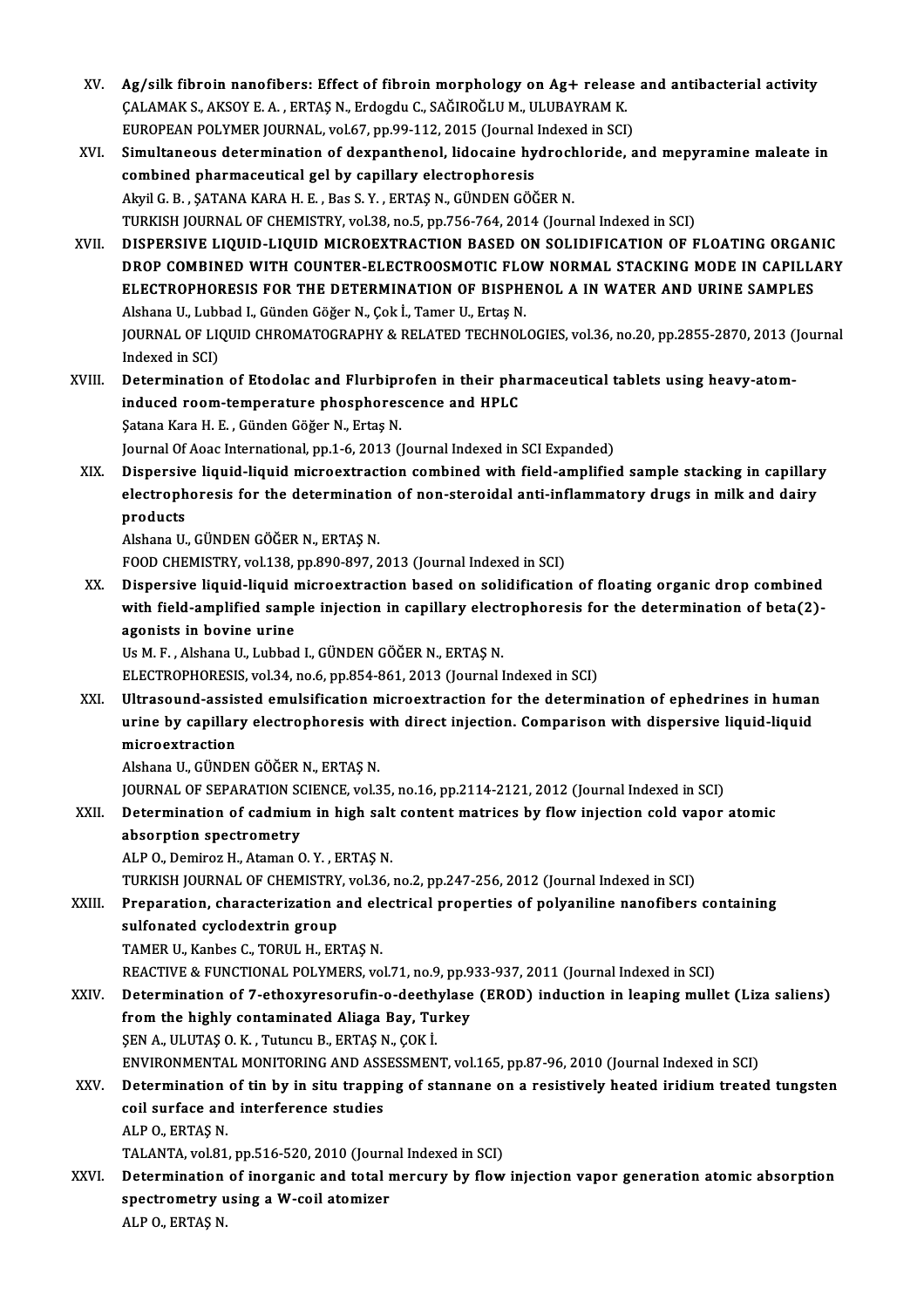JOURNAL OF ANALYTICAL ATOMIC SPECTROMETRY, vol.24, no.1, pp.93-96, 2009 (Journal Indexed in SCI)<br>Pranchad Eibers of Conducting Polynumale: Synthesis and Characterization

- JOURNAL OF ANALYTICAL ATOMIC SPECTROMETRY, vol.24, no.1, pp.93-96, 2009 (Jour<br>XXVII. Branched Fibers of Conducting Polypyrrole: Synthesis and Characterization **JOURNAL OF ANALYTICAL ATO<br>Branched Fibers of Conduc<br>TAMER U., Kanbes C., ERTAŞ N.**<br>INTERNATIONAL IOURNAL OF Branched Fibers of Conducting Polypyrrole: Synthesis and Characterization<br>TAMER U., Kanbes C., ERTAŞ N.<br>INTERNATIONAL JOURNAL OF POLYMER ANALYSIS AND CHARACTERIZATION, vol.14, no.3, pp.259-270, 2009<br>(Jaunnal Indoved in SCI TAMER U., Kanbes C., ERT<br>INTERNATIONAL JOURN.<br>(Journal Indexed in SCI) INTERNATIONAL JOURNAL OF POLYMER ANALYSIS AND CHARACTERIZATION, vol.14, no.3, pp.259-270, 2009<br>(Journal Indexed in SCI)<br>XXVIII. A selective film based on poly(3-octylthiophene) doped with dihydroxyanthraquinone sulfonate<br>T
- (Journal Indexed in SCI)<br>A selective film based on poly(3-octylthi<br>TAMER U., ERTAŞ N., Erguner O., Gundogdu Y.<br>ELECTPOANALYSIS YRL20 no 16 nn 1905-19 A selective film based on poly(3-octylthiophene) doped with dihydrox<br>TAMER U., ERTAŞ N., Erguner O., Gundogdu Y.<br>ELECTROANALYSIS, vol.20, no.16, pp.1805-1810, 2008 (Journal Indexed in SCI)<br>In situ tranning of antimony bydr
- TAMER U., ERTAŞ N., Erguner O., Gundogdu Y.<br>ELECTROANALYSIS, vol.20, no.16, pp.1805-1810, 2008 (Journal Indexed in SCI)<br>XXIX. In situ trapping of antimony hydride on iridium-coated tungsten coil and interference studies<br>AL ELECTROANALYS<br>In situ trapping<br>ALP O., ERTAŞ N.<br>JOUPMAL OE AN In situ trapping of antimony hydride on iridium-coated tungsten coil and interference studies<br>ALP 0., ERTAŞ N.<br>JOURNAL OF ANALYTICAL ATOMIC SPECTROMETRY, vol.23, no.7, pp.976-980, 2008 (Journal Indexed in SCI)<br>Quidation st
- ALP O., ERTAȘ N.<br>JOURNAL OF ANALYTICAL ATOMIC SPECTROMETRY, vol.23, no.7, pp.976-980, 2008 (<br>XXX. Oxidation state related evaluation of tellurium determination by flame AAS<br>Yildiz H. B., ERTAS N., Ataman O. Y. JOURNAL OF ANALYTICAL ATOMIC<br>Oxidation state related evaluat<br>Yildiz H. B. , ERTAŞ N., Ataman O. Y.<br>ERESENIJIS ENVIRONMENTAL PIJI Oxidation state related evaluation of tellurium determination by flame AAS<br>Yildiz H. B. , ERTAŞ N., Ataman O. Y.<br>FRESENIUS ENVIRONMENTAL BULLETIN, vol.17, pp.911-914, 2008 (Journal Indexed in SCI)<br>Determination of load by
- Yildiz H. B., ERTAŞ N., Ataman O. Y.<br>FRESENIUS ENVIRONMENTAL BULLETIN, vol.17, pp.911-914, 2008 (Journal Indexed in SCI)<br>XXXI. Determination of lead by hydride generation atom trapping flame atomic absorption spectrome FRESENIUS ENVIRONMENTAL<br>Determination of lead by h<br>ERTAŞ N., Arslan Z., Tyson J. F.<br>JOUPNAL OF ANALYTICAL ATC Determination of lead by hydride generation atom trapping flame atomic absorption spectromet<br>ERTAŞ N., Arslan Z., Tyson J. F.<br>JOURNAL OF ANALYTICAL ATOMIC SPECTROMETRY, vol.23, no.2, pp.223-228, 2008 (Journal Indexed in SC

ERTAȘ N., Arslan Z., Tyson J. F.<br>JOURNAL OF ANALYTICAL ATOMIC SPECTROMETRY, vol.23, no.2, pp.223-228, 2008 (Journal Indexed in SCI<br>XXXII. Voltammetric determination of mercury(II) at poly(3-hexylthiophene) film electro **JOURNAL OF<br>Voltammetr<br>halide ions<br>TAMER U\_OV** halide ions<br>TAMER U., OYMAK T., ERTAŞ N.

ELECTROANALYSIS, vol.19, no.24, pp.2565-2570, 2007 (Journal Indexed in SCI)

XXXIII. Renal safety and extrahepatic defluorination of sevoflurane in hepatic transplantations ELECTROANALYSIS, vol.19, no.24, pp.2565-2570, 2007 (Journal Indexed in SCI)<br>Renal safety and extrahepatic defluorination of sevoflurane in hepatic transplantations<br>Kanbak M., Karagoz A. H. , Erdem N., Oc B., Saricaoglu F., Renal safety and extrahepatic defluorination of sevoflurane in hepatic transplantati<br>Kanbak M., Karagoz A. H. , Erdem N., Oc B., Saricaoglu F., Ertas N., Berkkan A., Abbasoglu O., Ayp<br>TRANSPLANTATION PROCEEDINGS, vol.39, n Kanbak M., Karagoz A. H. , Erdem N., Oc B., Saricaoglu F., Ertas N., Berkkan A., Abbasoglu O., Aypar l<br>TRANSPLANTATION PROCEEDINGS, vol.39, no.5, pp.1544-1548, 2007 (Journal Indexed in SCI)<br>XXXIV. Dental lead levels in chi TRANSPLANTATION PROCEEDINGS, vol.39, no.5, pp.1544-1548, 2007 (Journal Indexed in SCI)<br>Dental lead levels in children from two different urban and suburban areas of Turkey

### Karahalil B., Aykanat B., Ertas N.

INTERNATIONAL JOURNAL OF HYGIENE AND ENVIRONMENTAL HEALTH, vol.210, no.2, pp.107-112, 2007<br>(Journal Indexed in SCI) INTERNATIONAL JOURNAL OF HYGIENE AND ENVIRONMENTAL HEALTH, vol.210, no.2, pp.107-112, 2007<br>(Journal Indexed in SCI)<br>XXXV. Determination of citalopram using flow injection-solid phase extraction with spectrofluorometric<br>det

### (Journal In<br>Determina<br>detection<br>Satana E. E **Determination of citalop<br>detection<br>Satana E., Ertas N., Goger N.<br>CHROMATOCRAPHA, vol 66** detection<br>Satana E., Ertas N., Goger N.<br>CHROMATOGRAPHIA, vol.66, 2007 (Journal Indexed in SCI)<br>Morguny avnosure in dental prestise

- Satana E., Ertas N., Goger N.<br>CHROMATOGRAPHIA, vol.66, 2007 (Journal Indexed in<br>XXXVI. Mercury exposure in dental practice<br>Atesagaoglu A., Omurlu H., Ozcagli E., Sardas S., Ertas N. CHROMATOGRAPHIA, vol.66, 2007 (Journal Indexed in<br>Mercury exposure in dental practice<br>Atesagaoglu A., Omurlu H., Ozcagli E., Sardas S., Ertas N.<br>OPERATIVE DENTISTRY vol.21, no.6, np.66, 660, 2006 Mercury exposure in dental practice<br>Atesagaoglu A., Omurlu H., Ozcagli E., Sardas S., Ertas N.<br>OPERATIVE DENTISTRY, vol.31, no.6, pp.666-669, 2006 (Journal Indexed in SCI)<br>Eutrabenatis matabolism and renal offests of sevef
- XXXVII. Extrahepatic metabolism and renal effects of sevoflurane in a case of liver transplantation<br>Erdem N., Kanbak M., Saricaoglu F., Ocal T., Tanyel C., Ertas N., Berkkan A., Aypar U. OPERATIVE DENTISTRY, vol.31, no.6, pp.666-669, 2006 (Journal Indexed in SCI)<br>Extrahepatic metabolism and renal effects of sevoflurane in a case of live<br>Erdem N., Kanbak M., Saricaoglu F., Ocal T., Tanyel C., Ertas N., Berk Extrahepatic metabolism and renal effects of sevoflurane in a case of liver transpla<br>Erdem N., Kanbak M., Saricaoglu F., Ocal T., Tanyel C., Ertas N., Berkkan A., Aypar U.<br>TRANSPLANTATION PROCEEDINGS, vol.38, no.5, pp.1463
- Erdem N., Kanbak M., Saricaoglu F., Ocal T., Tanyel C., Ertas N., Berkkan A., Aypar U.<br>TRANSPLANTATION PROCEEDINGS, vol.38, no.5, pp.1463-1466, 2006 (Journal Indexed in SCI)<br>XXXVIII. Direct-write fabrication of functional TRANSPLANTATION PROCEEDINGS, vol.38, no.5, pp.1463-1466, 2006<br>Direct-write fabrication of functional protein matrixes using<br>Kaehr B., Ertas N., Nielson R., Allen R., Hill R. T. , Plenert M., Shear J. B.<br>ANALYTICAL CHEMISTR Direct-write fabrication of functional protein matrixes using a low-cost Q-s<br>Kaehr B., Ertas N., Nielson R., Allen R., Hill R. T. , Plenert M., Shear J. B.<br>ANALYTICAL CHEMISTRY, vol.78, no.9, pp.3198-3202, 2006 (Journal In Kaehr B., Ertas N., Nielson R., Allen R., Hill R. T. , Plenert M., Shear J. B.<br>ANALYTICAL CHEMISTRY, vol.78, no.9, pp.3198-3202, 2006 (Journal Indexed in SCI)<br>XXXIX. Quantitative determination of ketoprofen in gels and amp

## ANALYTICAL CHEMISTRY, vol.78, i<br>Quantitative determination of<br>spectrophotometry and HPLC **Quantitative determination of ketoprofe<br>spectrophotometry and HPLC<br>Ozlu C., Basan H., Satana E., Ertas N., Goger N.<br>JOUPMAL OF PHAPMACEUTICAL AND PIOME**

Ozlu C., Basan H., Satana E., Ertas N., Goger N.

spectrophotometry and HPLC<br>Ozlu C., Basan H., Satana E., Ertas N., Goger N.<br>JOURNAL OF PHARMACEUTICAL AND BIOMEDICAL ANALYSIS, vol.39, no.3-4, pp.606-611, 2005 (Journal Indexed<br>in SCI) JOURNAL OF PHARMACEUTICAL AND BIOMEDICAL ANALYSIS, vol.39<br>in SCI)<br>XL. Examination of urinary mercury levels in dentists in Turkey<br>Karabalil B. Bahnavi H. Entas N.

in SCI)<br><mark>Examination of urinary mer</mark><br>Karahalil B., Rahravi H., Ertas N.<br>HUMAN & EYDERIMENTAL TOVI Karahalil B., Rahravi H., Ertas N.<br>HUMAN & EXPERIMENTAL TOXICOLOGY, vol.24, no.8, pp.383-388, 2005 (Journal Indexed in SCI)

Karahalil B., Rahravi H., Ertas N.<br>HUMAN & EXPERIMENTAL TOXICOLOGY, vol.24, no.8, pp.383-388, 2005 (Journal Indexed in SCI)<br>XLI. Electrochemically controlled solid-phase microextraction (EC-SPME) based on overoxidized<br> HUMAN & EXPERIMENTA<br>Electrochemically cont:<br>sulfonated polypyrrole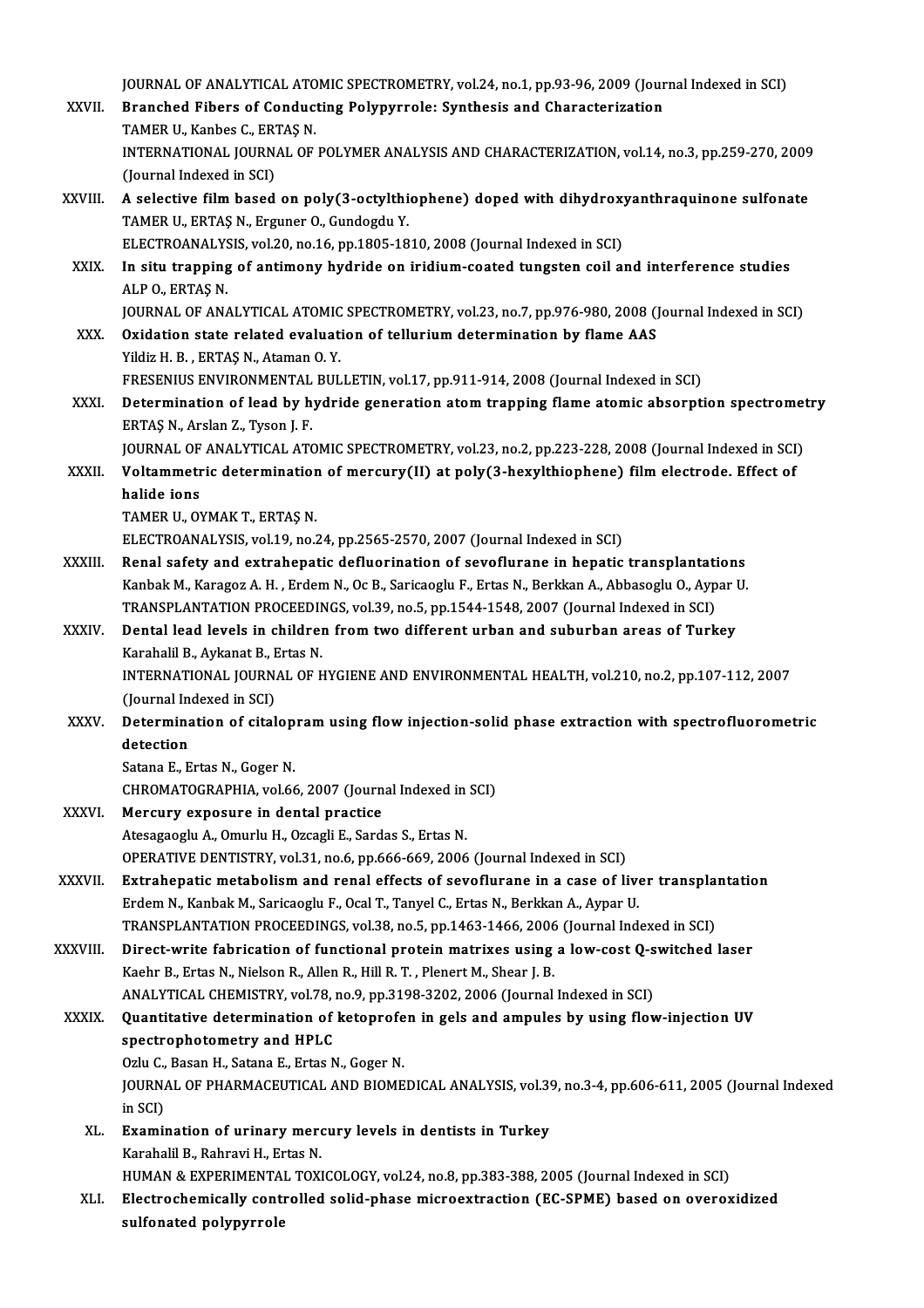Tamer U., Ertas N., Udum Y., ŞAHİN Y., Pekmez K., Yildiz A. Tamer U., Ertas N., Udum Y., ŞAHİN Y., Pekmez K., Yildiz A.<br>TALANTA, vol.67, no.1, pp.245-251, 2005 (Journal Indexed in SCI)<br>Assessment of shnormal DNA renair respenses and genets XLII. Assessment of abnormal DNA repair responses and genotoxic effects in lead exposed workers<br>Karakaya A., Ozcagli E., Ertas N., Sardas S. TALANTA, vol.67, no.1, pp.245-251, 2005<br>Assessment of abnormal DNA repair<br>Karakaya A., Ozcagli E., Ertas N., Sardas S.<br>AMERICAN JOUPNAL OF INDUSTRIAL ME Assessment of abnormal DNA repair responses and genotoxic effects in lead exposed worker<br>Karakaya A., Ozcagli E., Ertas N., Sardas S.<br>AMERICAN JOURNAL OF INDUSTRIAL MEDICINE, vol.47, no.4, pp.358-363, 2005 (Journal Indexed XLIII. Determination of lead in dialysis concentrates using flow injection hydride generation atomic AMERICAN JOURNAL OF IND<br>Determination of lead in expectrometry<br>Register A Frise N absorption spectrometry<br>Berkkan A., Ertas N. TALANTA, vol.64, no.2, pp.423-427, 2004 (Journal Indexed in SCI) Berkkan A., Ertas N.<br>TALANTA, vol.64, no.2, pp.423-427, 2004 (Journal Indexed in SCI)<br>XLIV. Preparation of sulfonated overoxidized polypyrrole film applicable as an SPME tool for cationic<br>analytes TALANTA<br>Preparat<br>analytes<br><sup>Haur T-V</sub></sup> Preparation of sulfonated overoxidized polypyrr<br>analytes<br>Ugur T., Yucel S., Nusret E., Yasemin U., Kadir P., Attila Y.<br>JOUPMAL OF ELECTROANALYTICAL CHEMISTRY vol 57 analytes<br>Ugur T., Yucel S., Nusret E., Yasemin U., Kadir P., Attila Y.<br>JOURNAL OF ELECTROANALYTICAL CHEMISTRY, vol.570, no.1, pp.6-12, 2004 (Journal Indexed in SCI) XLV. Interference studies in slotted silica tube trap technique Korkmaz D., Mahmut M., Helles R., Ertas N., Ataman O. JOURNAL OF ANALYTICAL ATOMIC SPECTROMETRY, vol.18, no.2, pp.99-104, 2003 (Journal Indexed in SCI) Korkmaz D., Mahmut M., Helles R., Ertas N., Ataman O.<br>JOURNAL OF ANALYTICAL ATOMIC SPECTROMETRY, vol.18, no.2, pp.99-104, 2003 (Journal Indexed in SCI)<br>XLVI. Assessment of cytogenetic damage in lymphocytes and in exfoliate JOURNAL OF ANALYTICAL ATOMIC SPECTROMETRY, vol.18<br>Assessment of cytogenetic damage in lymphocytes aftechnicians exposed to chromium, cobalt, and nickel<br>Burger S. Domingial C. Vilmager M. Extee N. Komalogly V. I Assessment of cytogenetic damage in lymphocytes and in exfoli<br>technicians exposed to chromium, cobalt, and nickel<br>Burgaz S., Demircigil G., Yilmazer M., Ertas N., Kemaloglu Y. K. , Burgaz Y.<br>MUTATION RESEARCH CENETIC TOYIC technicians exposed to chromium, cobalt, and nickel<br>Burgaz S., Demircigil G., Yilmazer M., Ertas N., Kemaloglu Y. K. , Burgaz Y.<br>MUTATION RESEARCH-GENETIC TOXICOLOGY AND ENVIRONMENTAL MUTAGENESIS, vol.521, pp.47-56, 2002<br>( Burgaz S., Demircigil G., Yilmazer M., Ertas N., Kemaloglu Y. K. , Burgaz Y.<br>MUTATION RESEARCH-GENETIC TOXICOLOGY AND ENVIRONMENTAL M<br>(Journal Indexed in SCI) MUTATION RESEARCH-GENETIC TOXICOLOGY AND ENVIRONMENTAL MUTAGENESIS, vol.521, pp.47-56, 2002<br>(Journal Indexed in SCI)<br>XLVII. A novel silica trap for lead determination by hydride generation atomic absorption spectrometry<br>Ke A novel silica trap for lead determination by hydride generation atomic absorption spectrometry Korkmaz D., Ertas N., Ataman O. A novel silica trap for lead determination by hydride generation atomic absorption spectrometry<br>Korkmaz D., Ertas N., Ataman O.<br>SPECTROCHIMICA ACTA PART B-ATOMIC SPECTROSCOPY, vol.57, no.3, pp.571-580, 2002 (Journal Indexe Korkmaz D., Ertas N., Ataman O.<br>SPECTROCHIMICA ACTA PART B-ATOMIC SPECTROSCOPY, vol.<br>XLVIII. Novel traps and atomization techniques for flame AAS SPECTROCHIMICA ACTA PART B-ATOMIC S<br>Novel traps and atomization technique<br>Ertas N., Korkmaz D., Kumser S., Ataman O.<br>JOUPNAL OF ANALYTICAL ATOMIC SPECTI XLVIII. Novel traps and atomization techniques for flame AAS<br>Ertas N., Korkmaz D., Kumser S., Ataman O.<br>JOURNAL OF ANALYTICAL ATOMIC SPECTROMETRY, vol.17, no.10, pp.1415-1420, 2002 (Journal Indexed in SCI) XLIX. Determination of bismuth using on-line preconcentration by trapping on resistively heated W coil JOURNAL OF ANALYTICAL ATOMIC SPECTROMETRY, vol.17, no.1<br>Determination of bismuth using on-line preconcentration<br>and hydride generation atomic absorption spectrometry<br>Cankur O, Extee N, Ataman O Determination of bismuth<br>and hydride generation ate<br>Cankur O., Ertas N., Ataman O.<br>JOUPNAL OF ANALYTICAL AT Cankur O., Ertas N., Ataman O.<br>JOURNAL OF ANALYTICAL ATOMIC SPECTROMETRY, vol.17, no.6, pp.603-609, 2002 (Journal Indexed in SCI) Cankur O., Ertas N., Ataman O.<br>JOURNAL OF ANALYTICAL ATOMIC SPECTROMETRY, vol.17, no.6, pp.603-609, 2002 (Journal I.<br>L. Investigations on nature of re-volatilization from atom trap surfaces in flame AAS<br>Korlmaz D. Kumser S JOURNAL OF ANALYTICAL ATOMIC SPECTROMETRY, volutions on nature of re-volatilization from<br>Korkmaz D., Kumser S., Ertas N., Mahmut M., Ataman O.<br>JOURNAL OF ANALYTICAL ATOMIC SPECTROMETRY v Investigations on nature of re-volatilization from atom trap surfaces in flame AAS<br>Korkmaz D., Kumser S., Ertas N., Mahmut M., Ataman O.<br>JOURNAL OF ANALYTICAL ATOMIC SPECTROMETRY, vol.17, no.12, pp.1610-1614, 2002 (Journal Korkmaz D., Kumser S., Ertas N., Mahmut M., Ataman O.<br>JOURNAL OF ANALYTICAL ATOMIC SPECTROMETRY, vol.17, no.12, pp.1610-1614, 2002 (Journal Indexed in S<br>LI. Quantitative determination of piroxicam in a new formulation (pir JOURNAL OF ANALYTICAL ATOMIC SPECTROMETRY, vol.17,<br>Quantitative determination of piroxicam in a new for<br>derivative UV spectrophotometric method and HPLC<br>Besen H, Coger N, Extes N, Oxbey M LI. Quantitative determination of piroxicam in a new formulation (piroxicam-beta-cyclodextrin) by derivative UV spectrophotometric method and HPLC<br>Basan H., Goger N., Ertas N., Orbey M. derivative UV spectrophotometric method and HPLC<br>Basan H., Goger N., Ertas N., Orbey M.<br>JOURNAL OF PHARMACEUTICAL AND BIOMEDICAL ANALYSIS, vol.26, no.2, pp.171-178, 2001 (Journal Indexed in<br>SCD Basa<br>JOUR<br>SCI)<br>Elou JOURNAL OF PHARMACEUTICAL AND BIOMEDICAL ANALYSIS, vol.26, no.2, pp.171-178, 2001 (Journal Indexed in<br>SCI)<br>LII. Flow injection analysis for boron determination by using methyl borate generation and flame atomic<br>amission sp SCI)<br>Flow injection analysis<br>emission spectrometry<br>Sarica D. Ertec N Flow injection a<br>emission spectr<br>Sarica D., Ertas N.<br>TURVISH IOURNA emission spectrometry<br>Sarica D., Ertas N.<br>TURKISH JOURNAL OF CHEMISTRY, vol.25, no.3, pp.305-310, 2001 (Journal Indexed in SCI)<br>Simultaneous determination of sedmium and gine using a fiber ontie devise and f Sarica D., Ertas N.<br>TURKISH JOURNAL OF CHEMISTRY, vol.25, no.3, pp.305-310, 2001 (Journal Indexed in SCI)<br>LIII. Simultaneous determination of cadmium and zinc using a fiber optic device and fluorescence<br>apostromatry TURKISH JOURN<br>Simultaneous<br>spectrometry<br>Ertes N. Akkaya Simultaneous determinatic<br>spectrometry<br>Ertas N., Akkaya E., Ataman 0.<br>TALANTA .vel 51, no 4, nn 603 spectrometry<br>Ertas N., Akkaya E., Ataman O.<br>TALANTA, vol.51, no.4, pp.693-699, 2000 (Journal Indexed in SCI) Ertas N., Akkaya E., Ataman O.<br>TALANTA, vol.51, no.4, pp.693-699, 2000 (Journal Indexed in SCI)<br>LIV. Determination of trace elements in marine plankton by inductively coupled plasma mass<br>apostromatry (JCB MS) TALANTA, vol.51, no.4, pp.<br>Determination of trace<br>spectrometry (ICP-MS) Determination of trace elements in marine<br>spectrometry (ICP-MS)<br>Arslan Z., Ertas N., Tyson J., Uden P., Denoyer E.<br>ERESENIUS JOURNAL OF ANALYTICAL CHEMIS spectrometry (ICP-MS)<br>Arslan Z., Ertas N., Tyson J., Uden P., Denoyer E.<br>FRESENIUS JOURNAL OF ANALYTICAL CHEMISTRY, vol.366, no.3, pp.273-282, 2000 (Journal Indexed in SCI)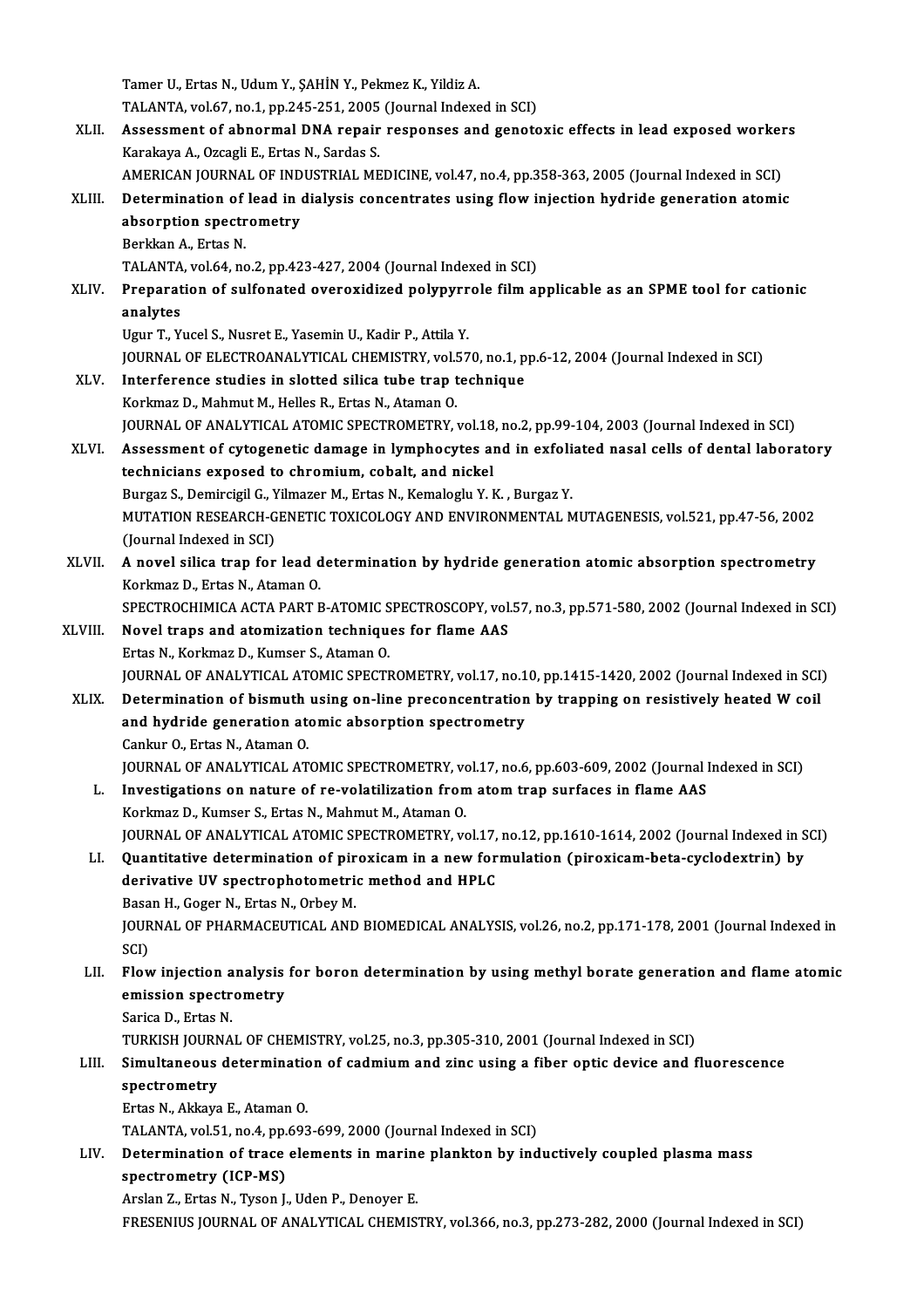- LV. XPS characterization of Bi and Mn collected on atom-trapping silica for AAS **XPS characterization of E**<br>Suzer S., Ertas N., Ataman O.<br>APPLIED SPECTROSCOPY v XPS characterization of Bi and Mn collected on atom-trapping silica for A<br>Suzer S., Ertas N., Ataman O.<br>APPLIED SPECTROSCOPY, vol.53, no.4, pp.479-482, 1999 (Journal Indexed in SCI)<br>Y nou photoelectron apectroscopic charac Suzer S., Ertas N., Ataman O.<br>APPLIED SPECTROSCOPY, vol.53, no.4, pp.479-482, 1999 (Journal Indexed in SCI)<br>LVI. X-ray photoelectron spectroscopic characterization of Au collected with atom trapping on silica for<br>atomic ab
- APPLIED SPECTROSCOPY, vol.53, no.4, pp.479-482, 1999 (Journal Indexed in SCI)<br>X-ray photoelectron spectroscopic characterization of Au collected with<br>atomic absorption spectrometry<br>Suzer S., Ertas N., Kumser S., Ataman O. X-ray photoelectron spectroscopic<br>atomic absorption spectrometry<br>Suzer S., Ertas N., Kumser S., Ataman O.<br>APPLIED SPECTPOSCOPY vol 51 no 10 atomic absorption spectrometry<br>Suzer S., Ertas N., Kumser S., Ataman O.<br>APPLIED SPECTROSCOPY, vol.51, no.10, pp.1537-1539, 1997 (Journal Indexed in SCI)<br>Simultaneous determination of Cd and Zn by fluorescopes spectrometry Suzer S., Ertas N., Kumser S., Ataman O.<br>APPLIED SPECTROSCOPY, vol.51, no.10, pp.1537-1539, 1997 (Journal Indexed in SCI)<br>LVII. Simultaneous determination of Cd and Zn by fluorescence spectrometry using a novel reagent and **APPLIED SPE<br>Simultaneou<br>surfactants**<br>Ertes N. Akks
	- Simultaneous determinatic<br>surfactants<br>Ertas N., Akkaya E., Ataman O.<br>OUIMICA ANALITICA vol 16 r surfactants<br>Ertas N., Akkaya E., Ataman O.<br>QUIMICA ANALITICA, vol.16, pp.101-104, 1997 (Journal Indexed in SCI)

### Articles Published in Other Journals

- rticles Published in Other Journals<br>I. Evaluation of Arsenic Concentration in Poultry and Calf Meat Samples by Hydride Generation Atomic<br>Flueressense Spectrometry France of Arsenic Conce<br>Fluorescence Spectrometry<br>Frites N. Burger S. Berlinn A. Fluorescence Spectrometry<br>Ertaş N., Burgaz S., Berkkan A., Alp O. Fluorescence Spectrometry<br>Ertaş N., Burgaz S., Berkkan A., Alp O.<br>GAZI UNIVERSITY JOURNAL OF SCIENCE, vol.34, no.2, pp.396-404, 2021 (Journal Indexed in ESCI)<br>Hae of Water Soluble and Phoenboressent MPA senned GdTe Quantum Ertaş N., Burgaz S., Berkkan A., Alp O.<br>GAZI UNIVERSITY JOURNAL OF SCIENCE, vol.34, no.2, pp.396-404, 2021 (Journal Indexed in ESCI)<br>II. Use of Water Soluble and Phosphorescent MPA-capped CdTe Quantum Dots for the Detectio
- GAZI UNIVERSITY JOURNAL OF<br>Use of Water Soluble and Pl<br>OYMAK T., ERTAŞ N., TAMER U.<br>TURKISH JOURNAL OF RHARMA Use of Water Soluble and Phosphorescent MPA-capped CdTe Quantum Dots for the Detection of CYMAK T., ERTAŞ N., TAMER U.<br>OYMAK T., ERTAŞ N., TAMER U.<br>TURKISH JOURNAL OF PHARMACEUTICAL SCIENCES, vol.15, no.1, pp.44-49, 2018 ( OYMAK T., ERTAȘ N., TAMER U.<br>III. Spectrofluorometric Determination of Citalopram HBr in Tablets<br>SATANA KABA H E ERTAS N. CÜNDEN CÖČER N.
- TURKISH JOURNAL OF PHARMACEUTICAL SCIENCE<br>Spectrofluorometric Determination of Citalop<br>ŞATANA KARA H. E. , ERTAŞ N., GÜNDEN GÖĞER N.<br>FARAD L. Pharm. Sci. val 33. np.73.77.2007.(Other ŞATANA KARA H. E. , ERTAŞ N., GÜNDEN GÖĞER N.<br>FABAD J. Pharm. Sci., vol.32, pp.73-77, 2007 (Other Refereed National Journals)

### Books&Book Chapters

I. QuantumDots for Pharmaceutical and Biomedical Analysis ŞATANA KARA H. E., ERTAŞ N. Quantum Dots for Pharmaceutical and Biomedical Analysis<br>SATANA KARA H. E. , ERTAŞ N.<br>in: Spectroscopic Analyses - Developments and Applications, Eram Sharmin, Fahmina Zafar, Editor, INTECH open<br>Science Jondrine, np.143,160 ȘATANA KARA H. E. , ERTAȘ N.<br>in: Spectroscopic Analyses - Developr<br>Science, Londrina, pp.143-169, 2017

# Science, Londrina, pp.143-169, 2017<br>Refereed Congress / Symposium Publications in Proceedings

efereed Congress / Symposium Publications in Proceedings<br>I. METHOD DEVELOPMENT FOR SELENIUM NANOPARTICLE DETERMINATION AND CHARACTERIZATION<br>IISING SINGLE RARTICLE INDICTIVELY COURLED BLASMA MASS SREGTROMETRY TOOL GONGLOOT, OF MPOOLUM I UDITOULTION IN ITOOOGLINGS<br>METHOD DEVELOPMENT FOR SELENIUM NANOPARTICLE DETERMINATION AND (<br>USING SINGLE PARTICLE INDICTIVELY COUPLED PLASMA MASS SPECTROMETRY METHOD DEVELOPMENT<br>USING SINGLE PARTICLE<br>Akbaba T. N. , Alp O., Ertaş N.<br><sup>2</sup>rd International Cari Pharm USING SINGLE PARTICLE INDICTIVELY COUPLED PLASMA MASS SPECTROMETRY<br>Akbaba T. N. , Alp O., Ertaş N.<br>3rd International Gazi Pharma Symposium Series, Ankara, Turkey, 8 - 10 September 2021, pp.98<br>Tek parsasık JCB MS ile papapa Akbaba T. N. , Alp O., Ertaş N.<br>3rd International Gazi Pharma Symposium Series, Ankara, Turkey, 8 - 10 Septemb<br>II. Tek parçacık ICP-MS ile nanoparçacık karakterizasyonu ve miktar tayini<br>Ertas N. Engin A. B., Alp O.

3rd International Gazi Phar<br>Tek parçacık ICP-MS ile<br>Ertaş N., Engin A. B. , Alp O.<br>Ulusel Spektreskeni Kongre Tek parçacık ICP-MS ile nanoparçacık karakterizasyonu ve mil<br>Ertaş N., Engin A. B. , Alp O.<br>Ulusal Spektroskopi Kongresi, Ankara, Turkey, 7 - 08 November 2019<br>Association of methylanetetrohydrofolate neductase (MTHEP)

- Ertaş N., Engin A. B. , Alp O.<br>Ulusal Spektroskopi Kongresi, Ankara, Turkey, 7 08 November 2019<br>III. Association of methylenetetrahydrofolate reductase (MTHFR) variants and arsenic metabolism<br>among subjects from Nevsehir Ulusal Spektroskopi Kongresi, Ankara, Turkey,<br>Association of methylenetetrahydrofolat<br>among subjects from Nevşehir Province.<br>Tamel Gürsel E. Kodreğlu E. Hisarlı Calık N. D. Association of methylenetetrahydrofolate reductase (MTHFR) variants and arsenic metabolism<br>among subjects from Nevşehir Province.<br>Temel Gürsel E., Kadıoğlu E., Hisarlı Çalık N. D. , Aşık E., Çakmak G., Alshana U., Ertaş N. a<mark>mong subjects f</mark><br>Temel Gürsel E., Ka<br>Ataman O.Y. , et al.<br>10th International Temel Gürsel E., Kadıoğlu E., Hisarlı Çalık N. D. , Aşık E., Çakmak G., Alshana U., Ertaş N., Çelebi C. R. , Atabe<br>Ataman O. Y. , et al.<br>10th International Congress of the Turkish Society of Toxicology, Antalya, Turkey, 16 Ataman O. Y. , et al.<br>10th International Congress of the Turkish Society of Toxicology, Antalya, Turkey, 16 - 19 October 2019<br>IV. Evaluation of Thioredoxin-1 (TRX-1) levels in individuals chronically exposed to Arsenic via
- 10th Internationa<br>Evaluation of T<br>drinking water.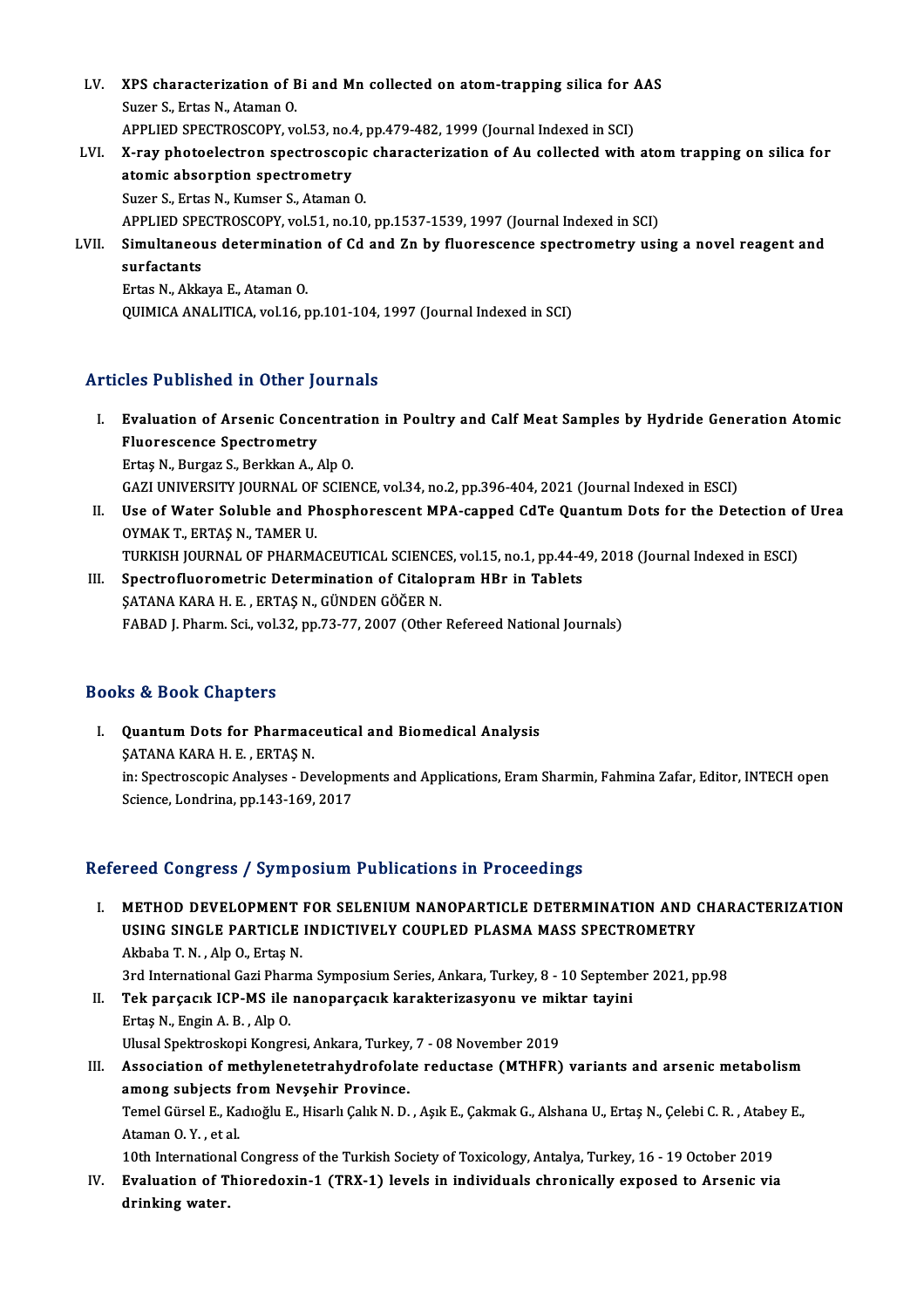Sengezer S., Kadıoğlu E., Hisarlı Çalık N. D. , Aşık E., Çakmak G., Alshana U., Ertaş N., Çelebi C. R. , Atabey E., Ataman<br>O. Y. , st.al Sengezer S<br>O. Y. , et al.<br>10th Intony Sengezer S., Kadıoğlu E., Hisarlı Çalık N. D. , Aşık E., Çakmak G., Alshana U., Ertaş N., Çelebi C. R. , Atabey E.,<br>O. Y. , et al.<br>10th International Congress of the Turkish Society of Toxicology, Antalya, Turkey, 16 - 19

O. Y. , et al.<br>10th International Congress of the Turkish Society of Toxicology, Antalya, Turkey, 16 - 19 October 2019<br>10. A Selective Phosphorescent Sensor for Cefdinir Detection Using Surface Imprinted Polymers Coated<br>10 10th International Congress of the<br>A Selective Phosphorescent Se<br>Mn-Doped ZnS Quantum Dots<br>YU MAZ H. EPTAS N. BASAN H A Selective Phosphorescent<br>Mn-Doped ZnS Quantum Dot<br>YILMAZ H., ERTAŞ N., BASAN H.<br>4th International Congress on B Mn-Doped ZnS Quantum Dots<br>1995 - YILMAZ H., ERTAŞ N., BASAN H.<br>4th International Congress on Biosensors, Çanakkale, Turkey, 8 - 11 July 2019

- VI. Enumeratıon of Escherichia coli based on SERS technique in a passive typemicrofluidic chip. DOĞANÜ.,KASAPE.N. ,ÇOĞUNF.,YILDIRIME.,ÇETİND.,SULUDEREZ.,BOYACI İ.H. ,ERTAŞN.,TAMERU. ISOPS-12,Ankara,Turkey,26 -29 June 2018 DOĞAN Ü., KASAP E. N. , ÇOĞUN F., YILDIRIM E., ÇETİN D., SULUDERE Z., BOYACI İ. H. , ERTAŞ N., TAMER U.<br>ISOPS-12, Ankara, Turkey, 26 - 29 June 2018<br>VII. Development of E.coli dedection biosensor using analytical techni
- ISOPS<br>Deve<br>chip.<br>DOČ^ Development of E.coli dedection biosensor using analytical techniques in a passive type micro<br>chip.<br>DOĞAN Ü., KASAP E. N. , ÇOĞUN F., YILDIRIM E., BOYACI İ. H. , ÇETİN D., SULUDERE Z., ERTAŞ N., TAMER U.<br>ALLENSORS 2019. Th

chip.<br>DOĞAN Ü., KASAP E. N. , ÇOĞUN F., YILDIRIM E., BOYACI İ. H. , ÇETİN D., SULUDERE Z., ERTAŞ N., TAMER U.<br>ALLSENSORS 2018, The Third International Conference on Advances in Sensors Actuators Metering and Sensing<br>Digita DOĞAN Ü., KASAP E. N. , ÇOĞUN F., YILDIRIM E., BOY.<br>ALLSENSORS 2018, The Third International Conferen<br>Digital World 2018 Rome, Italy, 25 - 29 March 2018<br>Dovelopment of a Cofdinin Selective Ontical Se ALLSENSORS 2018, The Third International Conference on Advances in Sensors Actuators Metering and Selective Digital World 2018 Rome, Italy, 25 - 29 March 2018<br>VIII. Development of a Cefdinir Selective Optical SensorBased o

- Digital World 2018 Rome, Italy, 25 29 March 2018<br>Development of a Cefdinir Selective Optical Se:<br>Polymers CoatedMn-doped ZnS Quantum Dots<br>YILMAZ H., ERTAS N., BASAN H. VIII. Development of a Cefdinir Selective Optical SensorBased on Inorganic Molecularly Imprinted Polymers CoatedMn-doped ZnS Quantum Dots<br>YILMAZ H., ERTAŞ N., BASAN H.<br>The 8th International Workshopon Surface Modificationfor Chemical and Biochemical Sensing, 3 - 07 November<br>2017 YILMA<br>The 81<br>2017<br>Peyel
	- The 8th International Workshopon Surface Modificationfor Chemical and Biochemical Sensing, 3 07 November<br>2017<br>IX. Development of hybrid organic-inorganic surface imprinted Mn-doped ZnS QDs as a phosphorescent<br>sensor for 2017<br>Development of hybrid organic-inorganic surface imprin<br>sensor for the recognition and detection of tobramycin<br>Aktürk M, VII MAZ H, Akhaba T, EPTAS N, RASAN H Development of hybrid organic-inorganic surfa<br>sensor for the recognition and detection of tob<br>Aktürk M., YILMAZ H., Akbaba T., ERTAŞ N., BASAN H.<br>2nd International Cari Bharma Sumnosium 11, 12 00 sensor for the recognition and detection of tobramycin<br>Aktürk M., YILMAZ H., Akbaba T., ERTAŞ N., BASAN H.<br>2nd International Gazi Pharma Symposium, 11 - 13 October 2017<br>Surface molecularly imprinted inerganis polymer senne Aktürk M., YILMAZ H., Akbaba T., ERTAŞ N., BASAN H.<br>2nd International Gazi Pharma Symposium, 11 - 13 October 2017<br>X. Surface molecularly imprinted inorganic polymer capped Mn-doped ZnS quantum dots as a<br>pheenberessent sens
	- 2nd International Gazi Pharma Symposium, 11 13 Octo<br>Surface molecularly imprinted inorganic polymer<br>phosphorescent sensor for detecting tobramycin<br>VII MAZ H. ERTAS N. PASAN H Surface molecularly imprint<br>phosphorescent sensor for<br>YILMAZ H., ERTAŞ N., BASAN H.<br>2nd International Cari Pharma S phosphorescent sensor for detecting tobramycin<br>2nd International Gazi Pharma Symposium, 11 - 13 October 2017

- YILMAZ H., ERTAŞ N., BASAN H.<br>2nd International Gazi Pharma Symposium, 11 13 October 2017<br>XI. RAPID DETECTION OF ACRYLAMIDE IN FOOD USING MN-DOPED ZNS QUANTUM DOTS AS A ROOM<br>DEMIPHAN B. ER DEMIRHAN B. ERTAS N. SATANA KAR 2nd International Gazi Pharma Symposium, 11 - 13 October 201<br>RAPID DETECTION OF ACRYLAMIDE IN FOOD USING MN<br>DEMİRHAN B., ER DEMİRHAN B., ERTAŞ N., ŞATANA KARA H. E.<br>2nd International Cazi Symposium Series, Ankara Turkey, 1 RAPID DETECTION OF ACRYLAMIDE IN FOOD USING MN-DOPED ZNS QUANTUN<br>DEMIRHAN B., ER DEMIRHAN B., ERTAŞ N., ŞATANA KARA H. E.<br>2nd International Gazi Symposium Series, Ankara, Turkey, 11 - 13 October 2017, pp.369<br>TOYICITY BISK XI . TOXICITY RISK OF ARSENIC (AS) CONTAMINATION BASED ON HAIR AS CUT-OFF VALUE IN RESIDENT
- 2nd International Gazi Symposium Series, Ankara, Turkey, 11 13 October 2017, pp.369<br>TOXICITY RISK OF ARSENIC (AS) CONTAMINATION BASED ON HAIR AS CUT-OFF VALUE IN RESIDENT<br>ALTUN B., ERTAŞ N., ALSHANA U., Hisarlı D., Aşık TOXI<br>ALTU<br>et al. ALTUN B., ERTAŞ N., ALSHANA U., Hisarlı D., Aşık E., ÇAKMAK G., KADIOĞLU E., Çelebi C. R. , Atabey E., Ataman Y. O. ,<br>et al.

2nd International Gazi Pharma Symposium Series, Ankara, Turkey, 11 - 13 October 2017, pp.194

XIII. Simultaneous detection of E.coli and Salmonella based on fluorescence technique in a passive type microfluidic chip. Simultaneous detection of E.coli and Salmonella based on fluorescence technique in a passive<br>microfluidic chip.<br>DOĞAN Ü., KASAP E. N. , ÇOĞUN F., YILDIRIM E., ÇETİN D., SULUDERE Z., BOYACI İ. H. , ERTAŞ N., TAMER U.<br>2nd In

microfluidic chip.<br>DOĞAN Ü., KASAP E. N. , ÇOĞUN F., YILDIRIM E., ÇETİN D., SULUDERE Z., BOYACI İ. H. , I<br>2nd International Gazi Pharma Symposium Series (GPSS-2017), 11 - 13 October 2017<br>DETERMINATION OF PARARENS IN PHARMA

### DOĞAN Ü., KASAP E. N. , ÇOĞUN F., YILDIRIM E., ÇETİN D., SULUDERE Z., BOYACI İ. H. , ERTAŞ N., TAMER U.<br>2nd International Gazi Pharma Symposium Series (GPSS-2017), 11 - 13 October 2017<br>XIV. DETERMINATION OF PARABENS IN 2nd International Gazi Pharma Symposium Series (GPSS-2017), 11 - 13 October 2017<br>DETERMINATION OF PARABENS IN PHARMACEUTICALS ANDPERSONAL CAR<br>HPLC<br>Hassan M., ALSHANA U., ERTAS N. XIV. DETERMINATION OF PARABENS IN PHARMACEUTICALS ANDPERSONAL CARE PRODUCTS BY DLLME-

2nd InternationalGaziSymposiumSeries,Ankara,Turkey,11 -13October 2017,pp.383

### Hassan M., ALSHANA U., ERTAȘ N.<br>2nd International Gazi Symposium Series, Ankara, Turkey, 11 - 13 October 2017, pp.383<br>XV. SIMULTANEOUS DETERMINATION OF DISSOLVED SILVER AND SILVER NANOPARTICLES IN WATER<br>SAMPLES PV SP. 2nd International Gazi Sym<br>SIMULTANEOUS DETERN<br>SAMPLES BY SP-ICP-MS<br>ALBO ALSHANA U ERTAS SIMULTANEOUS DETERMIN<br>SAMPLES BY SP-ICP-MS<br>ALP O., ALSHANA U., ERTAŞ N.<br>2nd International Cari Bharma 3AMPLES BY SP-ICP-MS<br>ALP O., ALSHANA U., ERTAŞ N.<br>2nd International Gazi Pharma Symposium Series, Ankara, Turkey, 11 - 13 October 2017, pp.382

## ALP 0., ALSHANA U., ERTAŞ N.<br>2nd International Gazi Pharma Symposium Series, Ankara, Turkey, 11 - 13 October 2017, pp.382<br>XVI. Toxicity Risk of Arsenic (As) Contamination Based on Hair as Cut-Off Value in Residents of 2nd International G<br>Toxicity Risk of A<br>Province Turkey.<br>ALTIN B. ERTAS N

Province Turkey.<br>ALTUN B., ERTAŞ N., ALSHANA U., Hisarlı D., AŞIK E., ÇAKMAK G., KADIOĞLU E., Celebi C., ATABEY E., ATAMAN Y., et<br>al. Pr<br>Al<br>al.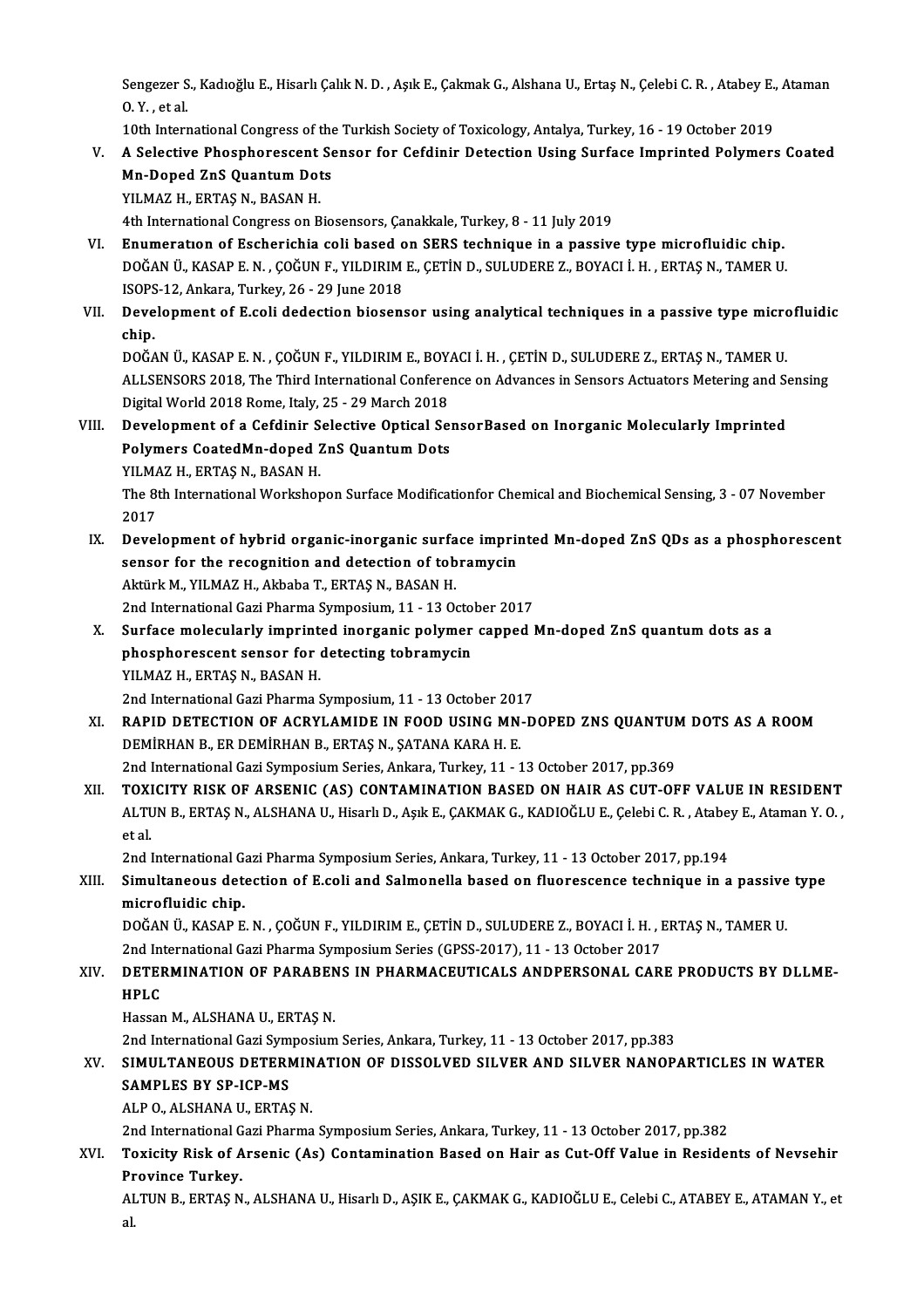2nd International Gazi Pharma Symposium Series (GPSS-2017), 11 - 13 October 2017, pp.194<br>Tek Persesuk İndültif Felesmis Plarma Spektrometri (SP ICP MS) ile Tekstil Ününler

2nd International Gazi Pharma Symposium Series (GPSS-2017), 11 - 13 October 2017, pp.194<br>XVII. Tek Parçacık-İndüktif Eşleşmiş Plazma Spektrometri (SP-ICP-MS) ile Tekstil Ürünlerinde 2nd International Gazi Pharma<br>Tek Parçacık-İndüktif Eşleşı<br>GümüşNanoparçacık Tayini<br>ALBO EPTAS N Tek Parçacık-İn<br>GümüşNanopar<br>ALP 0., ERTAŞ N.<br>20. Ulusel Kimua GümüşNanoparçacık Tayini<br>ALP 0., ERTAŞ N.<br>29. Ulusal Kimya Kongresi, Ankara, Turkey, 10 - 14 September 2017, pp.38<br>Davelopment of a phosphoressense sensor based en surfase mele ALP O., ERTAŞ N.<br>29. Ulusal Kimya Kongresi, Ankara, Turkey, 10 - 14 September 2017, pp.38<br>XVIII. Development of a phosphorescence sensor based on surface molecularly imprinted Mn-doped ZnS 29. Ulusal Kimya Kongresi, Ankara, Turkey, 10 - 14 Septer<br>Development of a phosphorescence sensor based<br>quantum dots for selective recognition of cefdinir<br>VII MAZ H. EPTAS N. PASAN H

quantum dots for selective recognition of cefdinir<br>YILMAZ H., ERTAŞ N., BASAN H.

First european and 10th german biosensor symposium, 20 - 23 March 2017

XIX. Microchip based determination of bacteria by in chip sandwich immunoassay First european and10th german biosensor symposium, 20 - 23 March 2017<br>Microchip based determination of bacteria by in chip sandwich immunoassay<br>KASAP E. N. , ÇOĞUN F., YILDIRIM E., DOĞAN Ü., BOYACI İ. H. , ÇETİN D., SULUDE AACD 2016 International Conference: 10th Aegean Analytical Chemistry Days, Çanakkale, Turkey, 29 September - 02 October 2016 KASAP E.N., ÇOĞ<br>AACD 2016 Intern<br>02 October 2016<br>Simultaneous D

XX. Simultaneous Detection of Two Different Bacteria Using b QDs and MNPs 02 October 2016<br>Simultaneous Detection of Two Different Bacteria Using b QDs and MNPs<br>DOĞAN Ü., Kasap E. N. , ÇOĞUN F., YILDIRIM E., ÇETİN D., SULUDERE Z., BOYACI İ. H. , ERTAŞ N., TAMER U.<br>10th Asgeen Anaktisal Chamistu: Simultaneous Detection of Two Different Bacteria Using b QDs and MNPs<br>DOĞAN Ü., Kasap E. N. , ÇOĞUN F., YILDIRIM E., ÇETİN D., SULUDERE Z., BOYACI İ. H. , ERTAŞ N., TAMER U.<br>10th Aegean Analytical Chemistry Days (AACD 2016 DOĞAN Ü., Kasap E. N. , ÇOĞUN F., YILDIRIM E., ÇETİN D., SULUDERE Z., BOYACI İ. H. , ERTAŞ N., TAMER U.<br>10th Aegean Analytical Chemistry Days (AACD 2016), Çanakkale, Turkey, 29 September - 02 October 2016<br>XXI. Development

10th Aegean Analytical Chemistry Days (AACD 2016), Çana<br>Development of a phosphorescence sensor based on<br>Quantum dots for selective recognition of melamine<br>VU MAZ H. ERTAS N. PASAN H Development of a phosphore<br>Quantum dots for selective r<br>YILMAZ H., ERTAŞ N., BASAN H.<br>The Oth International Conferenc **Quantum dots for selective recognition of melamine<br>YILMAZ H., ERTAŞ N., BASAN H.<br>The 9th International Conference on Molecular Imprinting (MIP2016), Lund, Sweden, 26 - 30 June 2016, pp.365<br>A BARID AND SIMBLE METHOD FOR TH** 

YILMAZ H., ERTAȘ N., BASAN H.<br>The 9th International Conference on Molecular Imprinting (MIP2016), Lund, Sweden, 26 - 30 June 2016, pp.365<br>XXII. – A RAPID AND SIMPLE METHOD FOR THE DETERMINATION OF TRIPHENYLMETHANE DYE RESI The 9th International Conference on Molecular Imprinting (MIP2016), Lund, Sweden, 26 - 30 June 2016, <sub>1</sub><br>A RAPID AND SIMPLE METHOD FOR THE DETERMINATION OF TRIPHENYLMETHANE DYE RES<br>IN CULTURE FISH BY COMBINING A SIMPLE LIQ XXII. A RAPID AND SIMPLE METHOD FOR THE DETERMINATION OF TRIPHENYLMETHANE DYE RESIDUES<br>IN CULTURE FISH BY COMBINING A SIMPLE LIQUID LIQUID EXTRACTION LLE WITH PSEUDO<br>ISOTACHOPHORESIS STACKING TECHNIQUE

Ibrahim L., TAMER U., Nilgün Günden G., ERTAŞ N.

International Gazi Pharma Symposium Series, Turkey, 12 - 15 November 2015, pp.112

Ibrahim L., TAMER U., Nilgün Günden G., ERTAŞ N.<br>International Gazi Pharma Symposium Series, Turkey, 12 - 15 November 2015, pp.112<br>XXIII. THE FREQUENCY OF MICRONUCLEUS AND OTHER NUCLEAR ANOMALIES IN EXFOLIATED BUCCAL International Gazi Pharma Symposium Series, Turkey, 12 - 15 November 2015, pp.112<br>THE FREQUENCY OF MICRONUCLEUS AND OTHER NUCLEAR ANOMALIES IN EXFOLIATED BUCCAL<br>CELLS OF INDIVIDUALS WHO CHRONICALLY EXPOSED TO LOW TO MODERA THE FREQUENCY OF MI<br>CELLS OF INDIVIDUALS<br>VIA DRINKING WATER<br>ALTIN P. CAKMAK DEMIL CELLS OF INDIVIDUALS WHO CHRONICALLY EXPOSED TO LOW TO MODERATE LEVELS OF ARSENIC<br>VIA DRINKING WATER<br>ALTUN B., ÇAKMAK DEMİRCİGİL G., KADIOĞLU E., ERTAŞ N., ALSHANA U., Aşık E., Hisarlı N. D. , Çelebi C. R. , Atabey<br>E. Atam

**VIA DRINKING WAT<br>ALTUN B., ÇAKMAK D<br>E., Ataman O.Y., et al.<br>Cari Bharma Sumnasi** ALTUN B., ÇAKMAK DEMİRCİGİL G., KADIOĞLU E., ERTAŞ N., ALSHANA U.,<br>E., Ataman O. Y. , et al.<br>Gazi Pharma Symposium Series, Antalya, Turkey, 12 - 15 November 2015<br>Dianeraive J javid J javid Mianeeytrestien Prier te Canillar

E., Ataman O. Y. , et al.<br>Gazi Pharma Symposium Series, Antalya, Turkey, 12 - 15 November 2015<br>XXIV. Dispersive Liquid Liquid Microextraction Prior to Capillary Electrophoresis for the Determination of<br>Rarabans in Bars Gazi Pharma Symposium Series, Antalya, Turkey, 12 - 15 November 2<br>Dispersive Liquid Liquid Microextraction Prior to Capillary E<br>Parabens in Personal Care Products Human Urine and Saliva<br>ALSHANA UL EPTAS N. CÜNDEN CÖĞER N Dispersive Liquid Liquid Microextract<br>Parabens in Personal Care Products H<br>ALSHANA U., ERTAŞ N., GÜNDEN GÖĞER N.<br>CPSS Antelve Turkey 12, 15 Nevember 24 Parabens in Personal Care Products Huma<br>ALSHANA U., ERTAŞ N., GÜNDEN GÖĞER N.<br>GPSS, Antalya, Turkey, 12 - 15 November 2015<br>DETERMINATION OF TOTAL ARSENIC IN N

ALSHANA U., ERTAŞ N., GÜNDEN GÖĞER N.<br>GPSS, Antalya, Turkey, 12 - 15 November 2015<br>XXV. DETERMINATION OF TOTAL ARSENIC IN MEAT SAMPLES BYATOMIC FLUORESCENCE SPECTROMETRY<br>Emine S. D. , BERKKAN A., BURGAZ S., ERTAŞ N. GPSS, Antalya, Turkey, 12 - 15 November 2015<br>DETERMINATION OF TOTAL ARSENIC IN M<br>Emine S. D. , BERKKAN A., BURGAZ S., ERTAŞ N.<br>Cari Pharma Smnosium Sories CBSS, Antalya T.

Gazi Pharma Smposium Series-GPSS, Antalya, Turkey, 12 - 15 November 2015, pp.111

- Emine S. D. , BERKKAN A., BURGAZ S., ERTAŞ N.<br>Gazi Pharma Smposium Series-GPSS, Antalya, Turkey, 12 15 November 2015, pp.111<br>XXVI. Gene Expression Levels in Individuals Exposed to Inorganic Arsenic via Drinking Water<br>KAD KADIOĞLU E., ÇAKMAK DEMİRCİGİL G., Öztürk A. R. , Hisarli N. D. , Asik E., ALSHANA U., ERTAŞ N., Celalettin R. C. ,<br>Atabey E., Ataman O. Y. , et al. Gene Expression Levels in<br>KADIOĞLU E., ÇAKMAK DEMİ<br>Atabey E., Ataman O.Y. , et al.<br>Conference: International Cen KADIOĞLU E., ÇAKMAK DEMİRCİGİL G., Öztürk A. R. , Hisarli N. D. , Asik E., ALSHANA U., ERTAŞ N., Celalettin R. C. ,<br>Atabey E., Ataman O. Y. , et al.<br>Conference: International Gazi Pharma symposium series (GPSS 2015), Ankar Atabey<br>Confere<br>pp.127<br>**icme** su Conference: International Gazi Pharma symposium series (GPSS 2015), Ankara, Turkey, 12 - 15 November 20:<br>pp.127<br>XXVII. İçme sularında arsenic kirliliği olan bölgelerde yaşayan bireylerdeki sağlık risklerinin moleküler<br>onid
- pp.127<br>İçme sularında arsenic kirliliği olan bölge<br>epidemiyolojik yöntemlerle araştırılması<br>PURCAZS, ERTASN, CAKMAK DEMIRCİÇİL C İçme sularında arsenic kirliliği olan bölgelerde yaşayan bireylerdeki sağlık risklerinin moleküler<br>epidemiyolojik yöntemlerle araştırılması<br>BURGAZ S., ERTAŞ N., ÇAKMAK DEMİRCİGİL G., KADIOĞLU E., ALSHANA U., AŞIK E., HİSAR epidemiyolojik yönter<br>BURGAZ S., ERTAŞ N., ÇA<br>S., ÇELEBİ RUMİ C., et al.<br>Ulusal Su ve Sağlık Kong BURGAZ S., ERTAŞ N., ÇAKMAK DEMİRCİGİL G., KADIOĞLU E., ALSHANA U., *A*<br>S., ÇELEBİ RUMİ C., et al.<br>Ulusal Su ve Sağlık Kongresi, Antalya, Turkey, 26 - 30 October 2015, pp.354<br>Mianoshin Basad Determination of Bastania bu In

Ulusal Su ve Sağlık Kongresi, Antalya, Turkey, 26 - 30 October 2015, pp.354

S., ÇELEBİ RUMİ C., et al.<br>Ulusal Su ve Sağlık Kongresi, Antalya, Turkey, 26 - 30 October 2015, pp.354<br>XXVIII. Microchip Based Determination of Bacteria by In Chip Sandwich Immunoassay International<br>Multidisciplinary S kasap e., ÇOĞUN F., YILDIRIM E., BOYACI İ.H., ÇETİN D., SULUDERE Z., TAMER U., ERTAŞ N.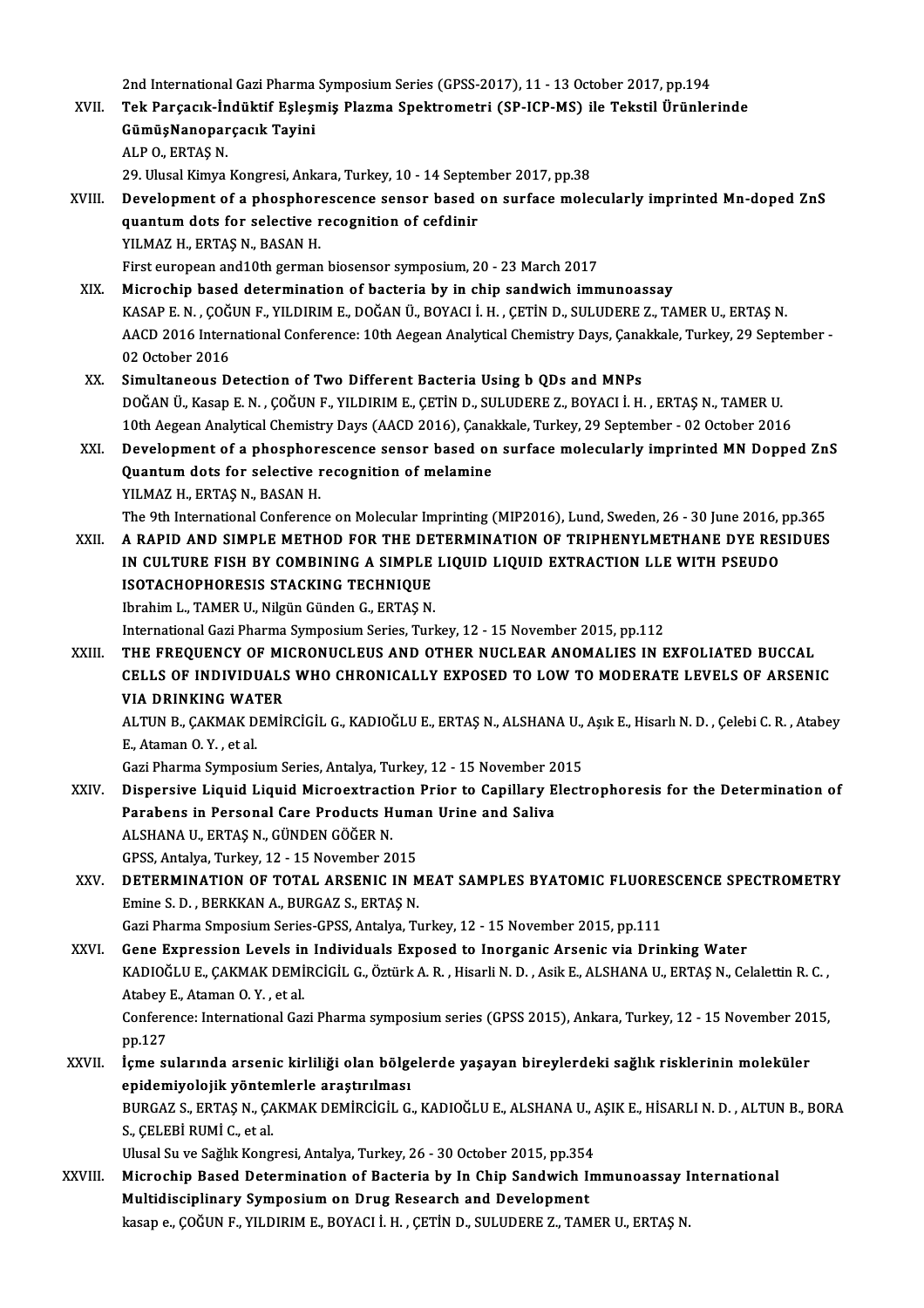International Multidisciplinary Symposium on Drug Research and Development, Eskişehir, Turkey, 15 - 17 October<br>2015 Intern<br>2015<br>Diano

International Multidisciplinary Symposium on Drug Research and Development, Eskişehir, Turkey, 15 - 17 0<br>2015<br>XXIX. Dispersive Liquid Liquid Microextraction as an Efficient Sample Cleanup and Preconcentration<br>Technique Pri 2015<br>Dispersive Liquid Liquid Microextraction as a<br>Technique Prior to Capillary Electrophoresis<br>ALSHANA U. EPTAS N. CÜNDEN CÖĞER N Dispersive Liquid Liquid Microextract<br>Technique Prior to Capillary Electroph<br>ALSHANA U., ERTAŞ N., GÜNDEN GÖĞER N.<br>International Multidissinlinary Symposium Technique Prior to Capillary Electrophoresis<br>ALSHANA U., ERTAŞ N., GÜNDEN GÖĞER N.<br>International Multidisciplinary Symposium on Drug Research & Development, DRD 2015, Eskişehir, Turkey, 15 - 17 ALSHANA U., ERTAŞ N., GÜNDEN GÖĞER N.<br>International Multidisciplinary Symposium<br>October 2015 International Multidisciplinary Symposium on Drug Research & Development, DRD 2015, Eskişehir, Tur<br>October 2015<br>XXX. Optimization of a capillary electrophoresismethod for the determination of antazoline and<br>tetraby dragoli October 2015<br>Optimization of a capillary electrophore<br>tetrahydrozoline in opthalmic solutions<br>ALSHANA IL CÜNDEN CÖČER N. ERTAS N. Optimization of a capillary electrophol<br>tetrahydrozoline in opthalmic solution<br>ALSHANA U., GÜNDEN GÖĞER N., ERTAŞ N.<br>International sumnosium on pharmaseutica tetrahydrozoline in opthalmic solutions<br>ALSHANA U., GÜNDEN GÖĞER N., ERTAŞ N.<br>International symposium on pharmaceutical science (ISOPS), Ankara, Turkey, 9 - 12 June 2015<br>Arsonia 3. methyltransforase and slutathione S. tran ALSHANA U., GÜNDEN GÖĞER N., ERTAŞ N.<br>International symposium on pharmaceutical science (ISOPS), Ankara, Turkey, 9 - 12 June 2015<br>XXXI. Arsenic 3 methyltransferase and glutathione S transferase omega genetic variants assoc International symposium on pharmaceutical science (ISOPS), Ankara, Turkey<br>Arsenic 3 methyltransferase and glutathione S transferase omega g<br>arsenic susceptibility Influences on As metabolism and skin lesions<br>KADIOČLUE Hiso Arsenic 3 methyltransferase and glutathione S transferase omega genetic variants associated variants associated<br>arsenic susceptibility Influences on As metabolism and skin lesions<br>KADIOĞLU E., Hisarlı D. N. , AŞIK E., ÇAKM arsenic susceptibility Inf.<br>KADIOĞLU E., Hisarlı D. N. , .<br>Ataman O. Y. , Serçe H., et al.<br>SOT Annual meeting, San Die KADIOĞLU E., Hisarlı D. N. , AŞIK E., ÇAKMAK DEMİRCİGİL G., ALSHANA U., ERT<br>Ataman O. Y. , Serçe H., et al.<br>SOT Annual meeting, San Diego, United States Of America, 22 - 26 March 2015<br>Arsonia 3. methyltransforass, AS3MT an Ataman O. Y. , Serçe H., et al.<br>SOT Annual meeting, San Diego, United States Of America, 22 - 26 March 2015<br>XXXII. Arsenic 3 methyltransferase AS3MT and Glutathione S Transferase Omega GSTO1 Genetic Variants<br>Accordiste SOT Annual meeting, San Diego, United States Of America, 22 - 26 March 2015<br>Arsenic 3 methyltransferase AS3MT and Glutathione S Transferase Omega GST01 Gene<br>associated with Arsenic Susceptibility Influences on As Methaboli Arsenic 3 methyltransferase AS3MT and Glutathione S Transferase Omega GSTO1 Genetic Variants<br>associated with Arsenic Susceptibility Influences on As Methabolism and Skin Lesions<br>KADIOĞLU E., Hisarlı N. D. , Aşık E., ÇAKMAK associated with A<br>KADIOĞLU E., Hisar<br>O.Y. , serçe h., et al.<br>E4th annual meetin KADIOĞLU E., Hisarlı N. D. , Aşık E., ÇAKMAK DEMİRCİGİ<br>O. Y. , serçe h., et al.<br>54th annual meeting and ToxExpo, 22 - 26 March 2015<br>The modification of nanor based misrofluidis Sur O. Y. , serçe h., et al.<br>54th annual meeting and ToxExpo, 22 - 26 March 2015<br>XXXIII. The modification of paper based microfluidic Surface Enhanced Raman Spectroscopy platform 54th annual meeting and ToxExpo, 22 - 26 March 2015<br>The modification of paper based microfluidic Surface Enhanced Raman Spectrosco<br>TAMER U., TORUL H., ERYILMAZ M., ÇİFTÇİ H., ÇETİN D., SULUDERE Z., BOYACI İ. H. , ERTAŞ N.<br> The modification of paper based microfluidic Surface Enhanced Raman Spect<br>TAMER U., TORUL H., ERYILMAZ M., ÇİFTÇİ H., ÇETİN D., SULUDERE Z., BOYACI İ. H. , ER<br>9th Aegean Analytical Chemistry Days, Chios, Greece, 29 Septemb TAMER U., TORUL H., ERYILMAZ M., ÇİFTÇİ H., ÇETİN D., SULUDERE Z., BOYACI İ. H.,<br>9th Aegean Analytical Chemistry Days, Chios, Greece, 29 September - 03 October 20<br>XXXIV. Rapid Bacteria detection using magnetic nanoparticle 9th Aegean Analytical Chemistry Days, Chios, Greece, 29 September - 03 October 2014<br>Rapid Bacteria detection using magnetic nanoparticles and Quantum dots<br>DOĞAN Ü., ERTAŞ N., TAMER U., BOYACI İ. H. , ÇETİN D., SULUDERE Z.<br> DOĞAN Ü., ERTAŞ N., TAMER U., BOYACI İ. H., ÇETİN D., SULUDERE Z. XXXV. Hair arsenic concentrations of residents living in Nevsehir province, Turkey 9th Aegean Analytical Chemistry Days, 29 September - 03 October 2014<br>Hair arsenic concentrations of residents living in Nevsehir province, Turkey<br>ALTUN B., ERTAŞ N., Alshana U., Hisarli N. D. , Asik E., Demircigil G. C. , Hair arse:<br>ALTUN B.,<br>O.Y., et al.<br>40th Congr ALTUN B., ERTAŞ N., Alshana U., Hisarli N. D. , Asik E., Demircigil G. C. , KADIOĞLU E., Celebi C. R. , Atabey E., Ata<br>O. Y. , et al.<br>49th Congress of the European-Societies-of-Toxicology (EUROTOX), Interlaken, Switzerland 0. Y. , et al.<br>49th Congress of the European-Societies-of-Toxicology (EUROTOX), Interlaken, Switzerland, 1 - 04 September<br>2013, vol.221 49th Congress of the European-Societies-of-Toxicology (EUROTOX), Interlaken, Switzerland, 1 - 04 Septer<br>2013, vol.221<br>XXXVI. Dispersive Liquid-Liquid Microextraction Combined with Field-Amplified Sample Stacking in<br>Conilla 2013, vol.221<br>Dispersive Liquid-Liquid Microextraction Combined with Field-Amplified Sample Stacking in<br>Capillary Electrophoresis for the Determination of Non-Steroidal Anti-Inflammatory Drugs in Milk<br>and Daiuy Producte Dispersive Liquid-L<br>Capillary Electrophe<br>and Dairy Products<br>Alshana U. Cünden Cõ Capillary Electrophoresis for the<br>and Dairy Products<br>Alshana U., Günden Göğer N., Ertaş N.<br>The <sup>9th</sup> Asseen Anaktisal Chamistur I and Dairy Products<br>Alshana U., Günden Göğer N., Ertaş N.<br>The 8th Aegean Analytical Chemistry Days (AACD), İzmir, Turkey, 16 - 20 September 2012 Alshana U., Günden Göğer N., Ertaş N.<br>The 8th Aegean Analytical Chemistry Days (AACD), İzmir, Turkey, 16 - 20 September 2012<br>XXXVII. Dispersif sıvı sıvı mikroekstarksiyon sonrası kapiler elektroforez ile idrar ve şişel The 8th Aegean Analytical Chemistry<br>Dispersif sivi sivi mikroekstarksi<br>numunelerinde bisfenol A tayini<br>ALSHANA IL LUPPAD İ. CÜNDEN CÖ Dispersif sıvı sıvı mikroekstarksiyon sonrası kapiler elektrofore<br>numunelerinde bisfenol A tayini<br>ALSHANA U., LUBBAD İ., GÜNDEN GÖĞER N., ÇOK İ., TAMER U., ERTAŞ N.<br>VI Hlusal Analitik Kimua Kongresi Turkay 2 - 07 Santambar numunelerinde bisfenol A tayini<br>ALSHANA U., LUBBAD İ., GÜNDEN GÖĞER N., ÇOK İ., TAMER U., ERTAŞ N.<br>VI. Ulusal Analitik Kimya Kongresi, Turkey, 3 - 07 September 2012 ALSHANA U., LUBBAD İ., GÜNDEN GÖĞER N., ÇOK İ., TAMER U., ERTAŞ N.<br>1997-YI. Ulusal Analitik Kimya Kongresi, Turkey, 3 - 07 September 2012<br>2014 - XXXVIII. Dispersive Liquid -Liquid Microextraction Combined with Field-Am VI. Ulusal Analitik Kimya Kongresi, Turkey, 3 - 07 September 2012<br>Dispersive Liquid -Liquid Microextraction Combined with Field-Amplified Sample Stacking-Capillary<br>Electrophoresis for the Determination of Non-Steroidal Ant Dispersiv<br>Electroph<br>Products<br><sup>Alebane U</sup> Electrophoresis for the Determination of Non-Steroidal Anti-Inflammatory Drugs in Milk and Dairy<br>Products<br>Alshana U., Günden Göğer N., Ertaş N. VI. Ulusal Analitik Kimya Kongresi, Hatay, Turkey, 3 - 07 September 2012 Alshana U., Günden Göğer N., Ertaş N.<br>VI. Ulusal Analitik Kimya Kongresi, Hatay, Turkey, 3 - 07 September 2012<br>XXXIX. A Novel Combination of Dispersive Liquid-Liquid Microextraction Based on Solidification of Floating<br> VI. Ulusal Analitik Kimya Kongresi, Hatay, Turkey, 3 - 07 September 2012<br>A Novel Combination of Dispersive Liquid-Liquid Microextraction Based on Solidification of Floatin<sub>i</sub><br>Organic Drop with Field-Amplified Sample Inject A Novel Combination of Dispersive Liquid-Liquid Micro<br>Organic Drop with Field-Amplified Sample Injection Cap<br>and Determination of Beta(2)-Agonists in Bovine Urine<br><sup>He M E</sup> Alshans II, Lubbed <sup>i</sup>, Günden Cöğan N, Ertes N Organic Drop with Field-Amplified Sample Injection<br>and Determination of Beta(2)-Agonists in Bovine I<br>Us M. F., Alshana U., Lubbad İ., Günden Göğer N., Ertaş N.<br>W. Ulugal Analitik Kimya Kangresi, Hatay Turkay, 2, 97.5 and Determination of Beta(2)-Agonists in Bovine Urine<br>Us M. F. , Alshana U., Lubbad İ., Günden Göğer N., Ertaş N.<br>VI. Ulusal Analitik Kimya Kongresi, Hatay, Turkey, 3 - 07 September 2012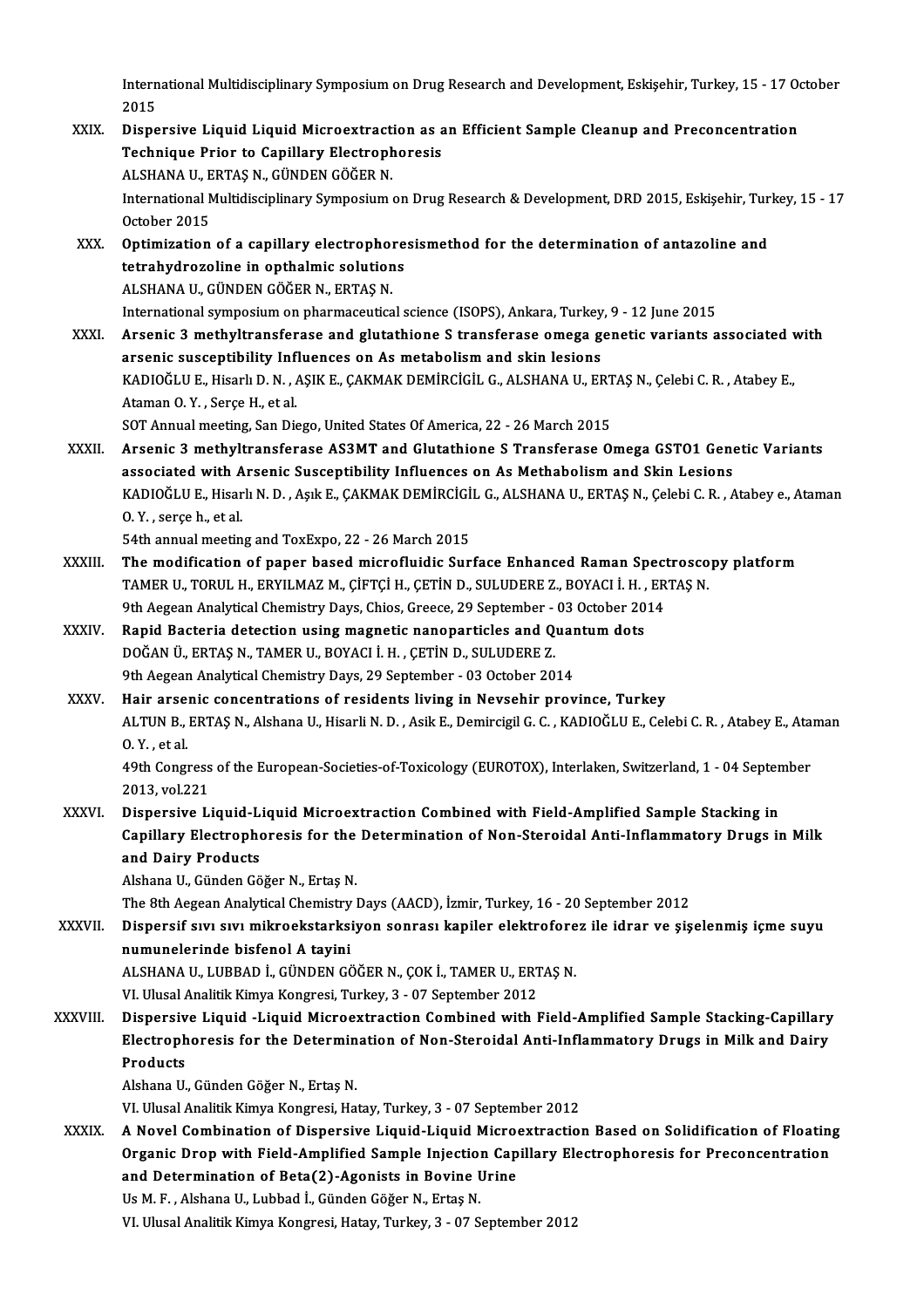| XL.          | Separation and Determination of Paracetamol, Chlorpheniramin maleate, Pseudoephedrine HCl and                                                                           |
|--------------|-------------------------------------------------------------------------------------------------------------------------------------------------------------------------|
|              | Dextromethorphan HCl in Tablets using Capillary Zone Electrophoresis                                                                                                    |
|              | Yener B., Yarımkaya S., Ertaş N., Günden Göğer N.                                                                                                                       |
|              | 10th Int. Symp. on Pharm. Sciences, Ankara, Turkey, 23 - 26 June 2012                                                                                                   |
| XLI.         | Analysis of Antazolin and Naphazolin by Microemulsion Electrokinetic Chromatography                                                                                     |
|              | Yarımkaya S., Ertaş N., Günden Göğer N.                                                                                                                                 |
|              | 10th Int. Symp. on Pharm. Sciences, Ankara, Turkey, 23 - 26 June 2012                                                                                                   |
| XLII.        | Use of CdTe luminescent quantum dots for the determination of urea in serum                                                                                             |
|              | OYMAK T., TAMER U., ERTAȘ N.                                                                                                                                            |
|              | 7th International conference on instrumental methods of analysis modern trends and applications, 18 - 22                                                                |
|              | December 2011                                                                                                                                                           |
| XLIII.       | Solidification of Organic Drop Microextraction Combined with Capillary Electrophoresis for                                                                              |
|              | Preconcentration and Determination of Bisphenol A in Water Samples                                                                                                      |
|              | Lubbad İ., Alshana U., Çok İ., Günden Göğer N., Tamer U., Ertaş N.                                                                                                      |
|              | The 7th International Conference on Instrumental Methods of Analysis, Modern Trends and Applications, Athens,                                                           |
|              | Greece, 18 - 22 September 2011                                                                                                                                          |
| XLIV.        | Solidification of Organic Drop Microextraction Followed by Online Back-Extraction in Capillary                                                                          |
|              | Electrophoresis                                                                                                                                                         |
|              | Alshana U., Günden Göğer N., Ertaş N.                                                                                                                                   |
|              | The 7th International Conference on Instrumental Methods of Analysis, Modern Trends and Applications, Athens,                                                           |
|              | Greece, 18 - 22 September 2011                                                                                                                                          |
| XLV.         | Separation and Determination of Ephedrine, Norephedrine and Guaifenesin in Pharmaceutical Syrup                                                                         |
|              | and Biological Samples Using Micellar Electrokinetic Chromatography                                                                                                     |
|              | Yarımkaya S., Alshana U., Ertaş N., Günden Göğer N.                                                                                                                     |
|              | 7th International Conference on Instrumental Methods of Analysis, Modern Trends and Applications, Athens,<br>Greece, 18 - 22 September 2011                             |
| XLVI.        | Simultaneous determination of Dexpanthenol, Mepyramine Maleate and Lidocaine Hydrochloride in                                                                           |
|              | combined pharmaceutical gels by capillary electrophoresis                                                                                                               |
|              | Başmakçı G., Şatana Kara H. E., Yarımkaya S., Ertaş N., Günden Göğer N.                                                                                                 |
|              | 28th International Symposium on Chromatography, Valencia, Spain, 12 - 16 September 2010                                                                                 |
| <b>XLVII</b> | Design and synthesis of enantiomer selective column material based on conducting polymer                                                                                |
|              | Torul H., Kanbes C., Ertas N., Tamer U.                                                                                                                                 |
|              | 5. Analytical Chemistry Conference, Erzurum, Turkey, 21 - 25 June 2010                                                                                                  |
| XLVIII.      | Synthesis and Characterization of CdTeFe304 Magnetic Nanoparticles                                                                                                      |
|              | TAMER U., OYMAK T., ERTAS N.                                                                                                                                            |
|              | 6th Nanoscience and Nanotechnology Conference, Turkey, 15 - 18 June 2010                                                                                                |
| XLIX.        | Quantitative determination of Paracetamol, Caffeine and Codeine in pharmaceutical tablets by                                                                            |
|              | capillary electrophoresis                                                                                                                                               |
|              | Çakır K., Ertaş N., Şatana Kara H. E., Günden Göğer N.                                                                                                                  |
|              | 9th Int. Symp. on Pharm. Sciences, Ankara, Turkey, 23 - 26 June 2009                                                                                                    |
| L.           | A solution of spectral interference problem about unknown cream ingredients on active substances                                                                        |
|              | Özen G., Şatana Kara H. E., Ertaş N., Günden Göğer N.                                                                                                                   |
|              | 9th Int. Symp. on Pharm. Sciences, Ankara, Turkey, 23 - 26 June 2009                                                                                                    |
| LI.          | Synthesis and Characterization of Polyaniline Nanofiber                                                                                                                 |
|              | çiğdem k d., ERTAŞ N., TAMER U.                                                                                                                                         |
| LII.         | 5. Ulusal Nanobilim ve Nanoteknoloji Konferansı, Turkey, 8 - 12 June 2009<br>Phosphorimetric determination of Carvedilol and Telmisartan in pharmaceutical tablet forms |
|              | Üncüoğlu E., Şatana Kara H. E., Günden Göğer N., Ertaş N.                                                                                                               |
|              | International Symposium on Drug Research and Development "From Chemistry to Medicine" and Educational Fair                                                              |
|              | on "GLP and Laboratory Safety: New Approaches", Ankara, Turkey, 4 - 07 May 2009                                                                                         |
| LIII.        | Determination of Flurbiprofen in tablets by heavy atom induced room temperature                                                                                         |
|              |                                                                                                                                                                         |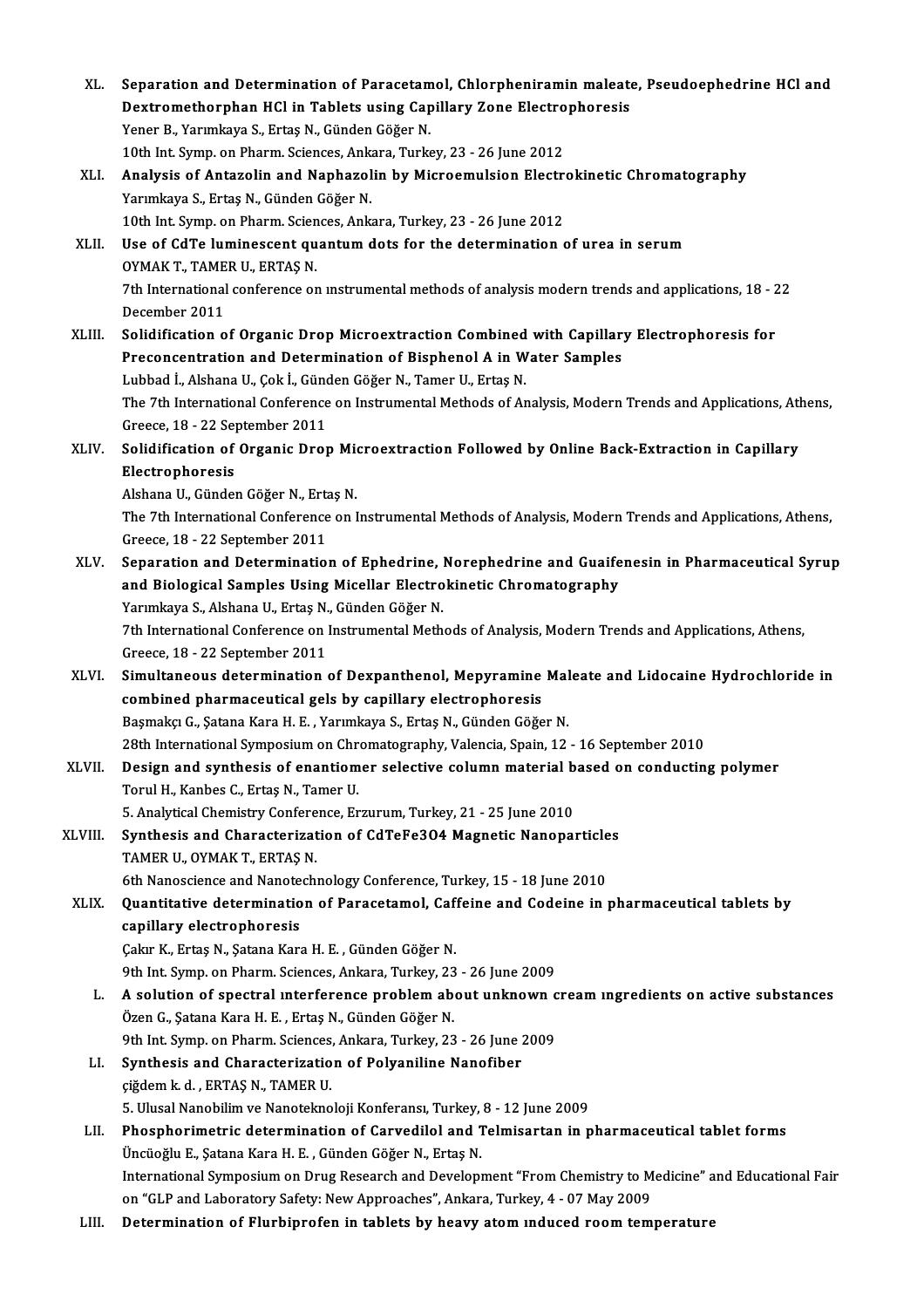|        | phosphorescence                                                                                          |
|--------|----------------------------------------------------------------------------------------------------------|
|        | Şatana Kara H. E., Ertaş N., Günden Göğer N.                                                             |
|        | XXII European Conference on the Spectroscopy of Biological Molecules (ECSBM 2007), Paris, France, 1 - 06 |
|        | September 2007                                                                                           |
| LIV.   | Determination of Etodolac in Pharmaceutical Tablets by Heavy Atom Induced Room Temperature               |
|        | Phosphorescence                                                                                          |
|        | Şatana Kara H. E., Ertaş N., Günden Göğer N.                                                             |
|        | X National Spectroscopy Congress, İzmir, Turkey, 4 - 07 July 2007                                        |
| LV.    | Elektrokimyasal kontrollü mikro extraksiyon ve elektrotermal atomik absorbsiyon spektrometrisi           |
|        | kullanılarak konsantre hemodiyaliz çözeltilerinde kadmiyum tayini                                        |
|        | TAMER U, ERTAȘ N, PEKMEZ K, attila y.                                                                    |
|        | 7th Elektrokimya Günleri, Turkey, 28 - 30 June 2006                                                      |
| LVI.   | Synthesis and characterization of self assembled polypyrrole nanofibers                                  |
|        | TAMER U., çiğdem k., ERTAŞ N.                                                                            |
|        | 4. Nanobilim ve Nanoteknoloji Konferansı (Nanotr IV), Turkey, 11 - 13 June 2006                          |
| LVII.  | Quantitative determination of Ketoprofen in gels and ampules by flow injection UV                        |
|        | spectrophotometry                                                                                        |
|        | Özlü C., Basan H., Şatana Kara H. E., Ertaş N., Günden Göğer N.                                          |
|        | 4th Aegean Analytical Chemistry Days, Ankara, Turkey, 29 September - 03 October 2004, pp.1-3             |
| LVIII. | Sülfolanmış ve aşırı yükseltgenmiş polipirol film elektrotları ile yüksek tuz içerikli sularda katyon    |
|        | analizi                                                                                                  |
|        | TAMER U., ERTAȘ N., ȘAHİN Y., UDUM Y., PEKMEZ K., attila y.                                              |
|        | XVIII. Ulusal Kimya Kongresi, Turkey, 5 - 09 July 2004                                                   |
| LIX.   | Electrochemical control of solid phase microextraction using conducting polymer for the analysis of      |
|        | ionic species                                                                                            |
|        | TAMER U., ERTAȘ N., UDUM Y., șahin y., PEKMEZ K., attila y.                                              |
|        | XVIII. National Chem. Symp, 5 - 09 July 2004                                                             |
| LX.    | Sülfolanmış ve aşırı yükseltgenmiş polipirol film elektrotlarının elektrokimyasal kontrollü katı faz     |
|        | mikro ekstraksivon ortamı olarak kullanılması                                                            |
|        | TAMER U., ȘAHIN Y., ERTAȘ N., UDUM Y., PEKMEZ K., attila y.                                              |
|        | V. Ulusal Kromatografi Kongresi, Turkey, 30 June - 02 July 2004                                          |
| LXI.   | Preparation of sulfonated overoxidized polypyrolle film applicable as an SPME tool for cationic          |
|        | analytes                                                                                                 |
|        | TAMER U., şahin y., ERTAŞ N., UDUM Y., PEKMEZ K., attila y.                                              |
|        | V. Ulusal Kromatografi Kongresi, Turkey, 30 June - 02 July 2004                                          |
| LXII.  | Electrochemically controlled solid phase microextraction for the analysis of cations                     |
|        | TAMER U., ERTAȘ N., ȘAHİN Y., UDUM Y., PEKMEZ K., attila y.                                              |
|        | Electrochemistry Days, Turkey, 11 - 13 June 2001                                                         |
| LXIII. | Quantitative Determination of Piroxicam in Tablets Containing Piroxicam-b Cyclodextrin by First          |
|        | <b>Order Derivative Spectrophotometry</b>                                                                |
|        | Orbey M. T., Basan H., Ertaş N., Günden Göğer N.                                                         |
|        | 6th European Congress of Pharmaceutical Sciences, EUFEPS 2000, Budapest, Hungary, 16 - 19 September 2000 |
|        |                                                                                                          |

### Supported Projects

Supported Projects<br>ERTAŞ N., Project Supported by Higher Education Institutions, Tungsten Sarmallı Atomlaştırıcı ve Kimyasal Buhar<br>Qlusturmalı Atomik Absennsiyan Spektrometri ile Give Türkemesi İsin Yöntem Gelistirilmesi 2 Oupporteer in ojects<br>ERTAŞ N., Project Supported by Higher Education Institutions, Tungsten Sarmallı Atomlaştırıcı ve Kimyasal Bu<br>Oluşturmalı Atomik Absorpsiyon Spektrometri ile Civa Türlemesi İçin Yöntem Geliştirilmesi, 2 ERTAŞ N., Project Supported by Higher Education Institutions, Tungsten Sarmallı Atomlaştırıcı ve Kimyasal Buhar<br>Oluşturmalı Atomik Absorpsiyon Spektrometri ile Civa Türlemesi İçin Yöntem Geliştirilmesi, 2007 - Continues<br>ER Oluşturmalı Atomik Absorpsiyon Spektrometri ile Civa Türlemesi İçin Yöntem Geliştirilmesi, 2007 - Continues<br>ERTAŞ N., Project Supported by Higher Education Institutions, Lantanid grubu elementlerin kapiler-içi deriştirme<br>y ERTAŞ N., Project Supported by Higher Education Institutions, Lantanid grubu elementlerin kapiler-içi deriştirme<br>yöntemleri ve kapiler elektroforez ile duyarlı tayinine yönelik analitik yöntem geliştirilmesi (ÖN-BAP), 20